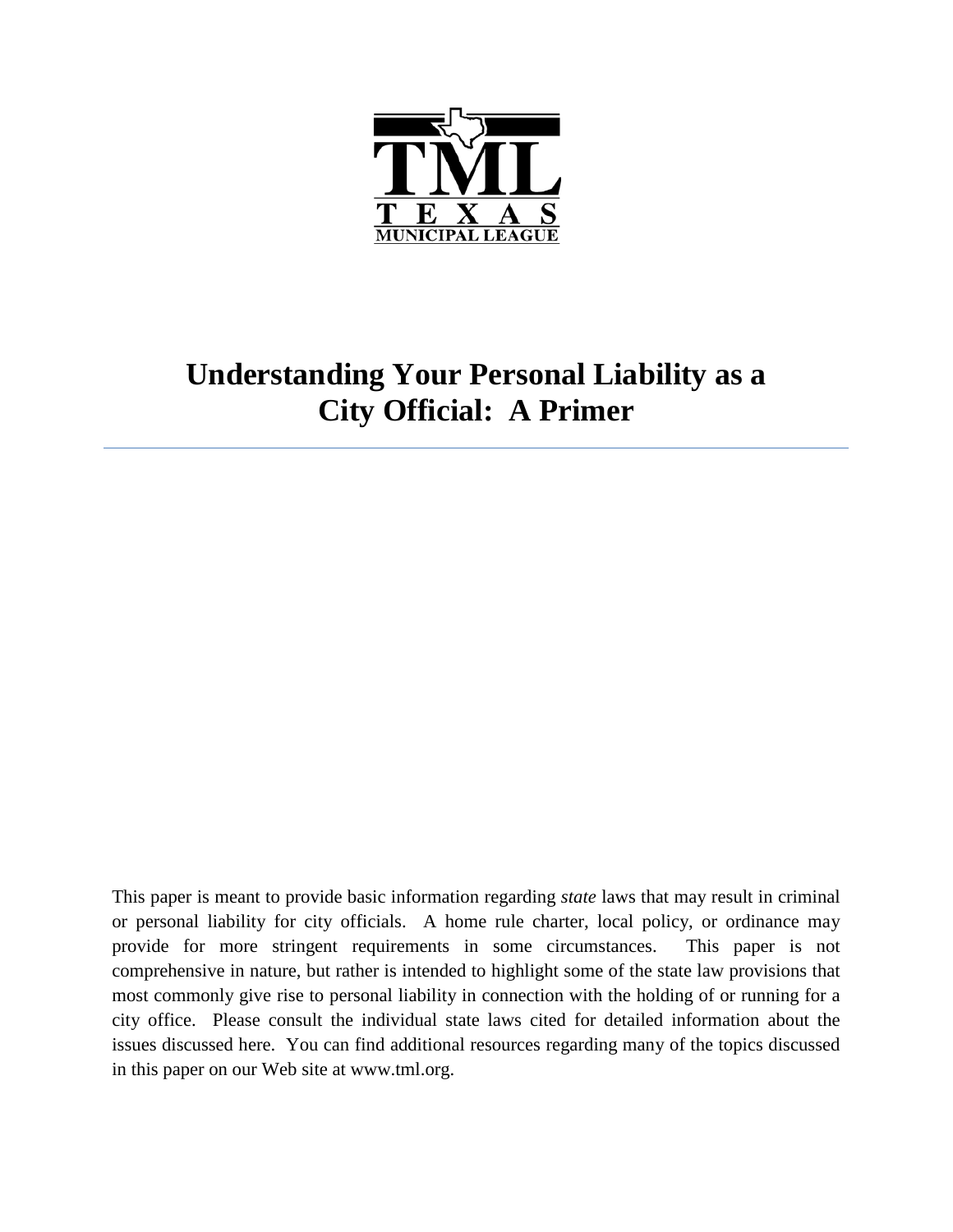## **TABLE OF CONTENTS**

| $\mathbf{I}$ . |                                                                                      |  |
|----------------|--------------------------------------------------------------------------------------|--|
|                | А.                                                                                   |  |
|                | В.                                                                                   |  |
|                | C.                                                                                   |  |
|                |                                                                                      |  |
| II.            |                                                                                      |  |
|                | А.                                                                                   |  |
|                | <b>B.</b>                                                                            |  |
|                | $\mathcal{C}$ .                                                                      |  |
|                | D.                                                                                   |  |
|                | Ε.                                                                                   |  |
|                |                                                                                      |  |
|                |                                                                                      |  |
| III.           |                                                                                      |  |
| IV.            |                                                                                      |  |
| V.             |                                                                                      |  |
| VI.            |                                                                                      |  |
|                | А.                                                                                   |  |
|                |                                                                                      |  |
|                |                                                                                      |  |
|                | Falsification of Government Documents and the Misuse of Information  26<br><b>B.</b> |  |
|                |                                                                                      |  |
|                | 2.                                                                                   |  |
|                |                                                                                      |  |
|                | $\mathcal{C}$ .                                                                      |  |
|                | D.                                                                                   |  |
|                | Е.                                                                                   |  |
|                | F.                                                                                   |  |
|                |                                                                                      |  |
| VII.           | POLITICAL CONTRIBUTIONS, POLITICAL ADVERTISING, AND CAMPAIGN                         |  |
|                |                                                                                      |  |
|                | Α.                                                                                   |  |
|                | B.                                                                                   |  |
| VIII.          |                                                                                      |  |
| IX.            |                                                                                      |  |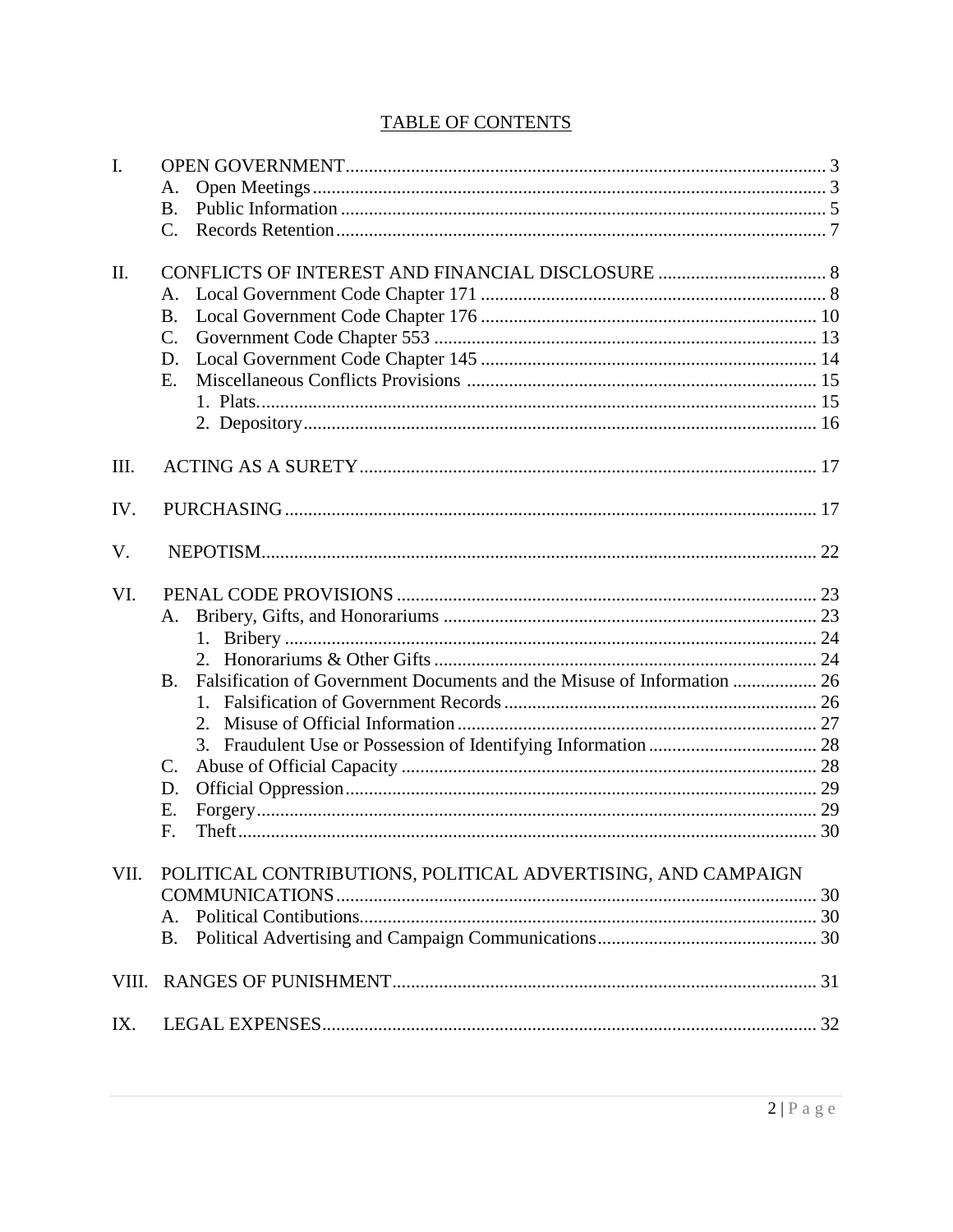#### **I. OPEN GOVERNMENT**

This Section examines Texas open government laws related to meetings and records, both of which can result in personal liability for a local public official.

#### **A. Open Meetings**

The Texas Open Meetings Act (TOMA) is found in chapter 551 of the Government Code. The TOMA works to protect the public's interest in knowing what a governmental body (e.g., a city council) decides and observing how and why a body reaches a decision. To that end, the general rule is that every regular, special, or called meeting of a governmental body, including a city council and some boards and commissions (depending on membership and authority), must be open to the public and comply with the requirements of the TOMA.<sup>[1](#page-2-0)</sup>

The TOMA does not apply to every gathering of the members of a governmental body. For instance, attendance at purely social gatherings or conventions and workshops is not a meeting under the TOMA, so long as any discussion of city business is incidental to the gathering and no formal action is taken.<sup>[2](#page-2-1)</sup>

When a governmental body holds a meeting subject to the TOMA, the body must post a notice that includes the date, hour, place, and subject of the meeting.<sup>[3](#page-2-2)</sup> There are additional notice requirements for a meeting held by videoconference.<sup>[4](#page-2-3)</sup> The notice must be posted on a bulletin board at city hall in a place readily accessible to the public at all times for at least 72 hours before the meeting.<sup>[5](#page-2-4)</sup> In addition, the following requirements apply to cities that have a Web site: (1) a city under 48,000 in population must post meeting notices on the site; and (2) a city over  $48,000$  in population must post the entire agenda on the site.<sup>[6](#page-2-5)</sup> Emergency meetings to address a matter of urgent public necessity may be called with two hours notice that identifies the nature of the emergency.<sup>[7](#page-2-6)</sup>

If, at a meeting, a member of the public or the governmental body inquires about a subject not on the agenda, any response must be limited to either (1) a statement of factual information; or (2) a recitation of existing policy.<sup>[8](#page-2-7)</sup> And any deliberation or decision about the subject must be limited

<span id="page-2-0"></span><sup>&</sup>lt;sup>1</sup> TEX. GOV'T CODE §§ 551.001(3)–(4) (defining the terms "governmental body" and "meeting"), 551.002 ("Every regular, special, or called meeting of a governmental body shall be open to the public, except as provided by this

chapter.").<br> $^{2}$  *Id.* § 551.001(4).

<span id="page-2-5"></span><span id="page-2-4"></span>

<span id="page-2-3"></span><span id="page-2-2"></span><span id="page-2-1"></span><sup>&</sup>lt;sup>3</sup> *Id.* § 551.041.<br>
<sup>4</sup> *Id.* § 551.127.<br>
<sup>5</sup> *Id.* § 551.043, 551.050.<br>
<sup>6</sup> *Id.* § 551.056(b)(1), (c)(1). The attorney general has explained that "[t]he terms 'agenda' and 'notice' have been used interchangeably in discussions of the Open Meetings Act, because of the practice of posting the agenda as the notice or as an appendix to the notice. However, an agenda of a meeting is defined as 'a list, outline, or plan of things to be considered or done,' while the notice of the meeting is a written announcement." Tex. Att'y Gen. Op. No. DM-228 (1993) at n.2 (citations omitted).<br><sup>7</sup> TEX. GOV'T CODE § 551.045.<br><sup>8</sup> *Id*. § 551.042.

<span id="page-2-6"></span>

<span id="page-2-7"></span>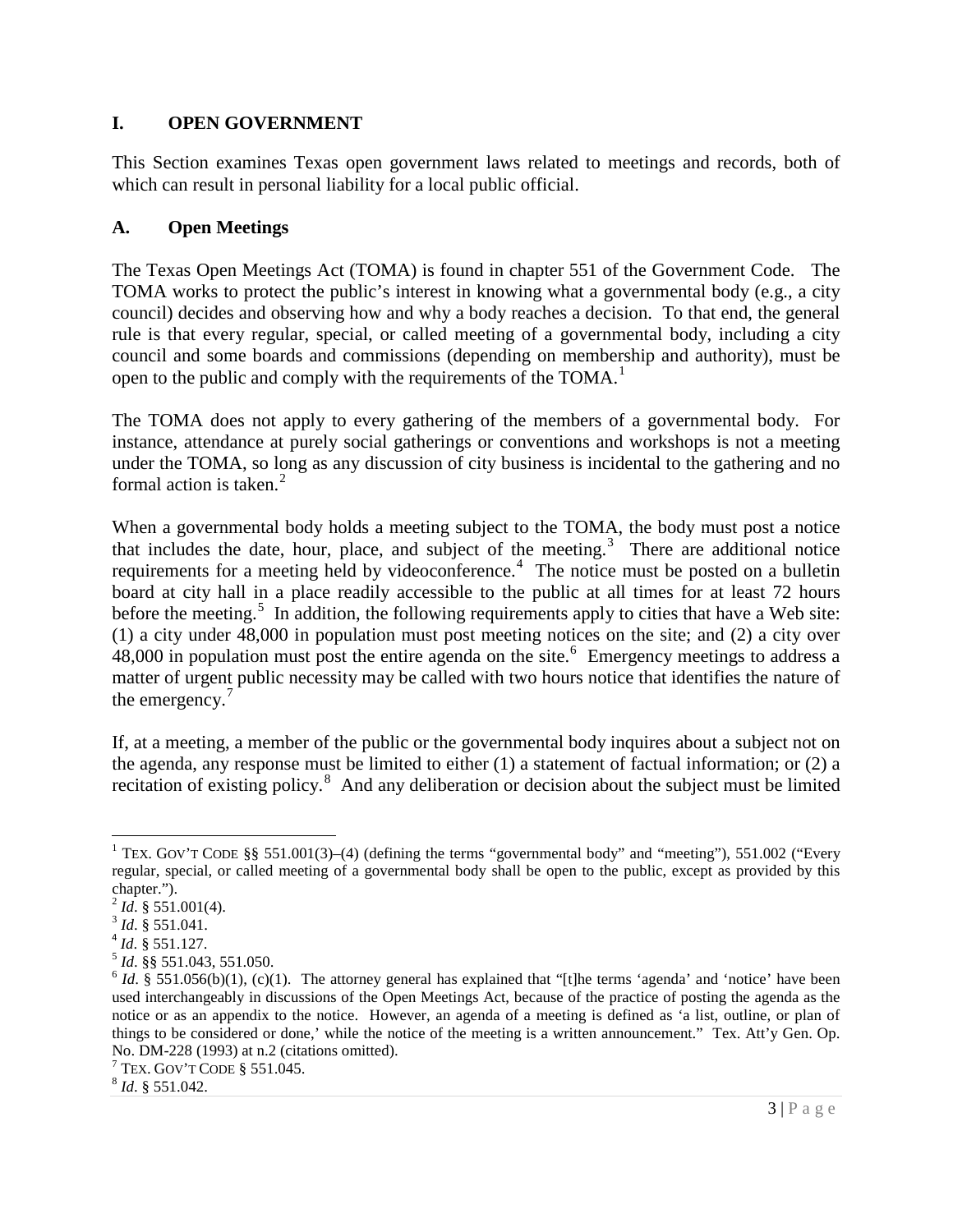to a proposal to place the subject on a future agenda.<sup>[9](#page-3-0)</sup> The governing body of a city may receive from staff, or a member of the body may make, a report about "items of community interest" without having given notice of the subject matter if no action is taken in regard to the item.<sup>[10](#page-3-1)</sup>

There are various exceptions that authorize closed meetings, also known as "executive sessions." The seven most commonly-used exceptions include discussions involving: (1) the purchase or lease of real property; (2) security measures; (3) receipt of gifts; (4) consultation with attorney; (5) personnel matters; (6) economic development; and (7) certain homeland security matters.<sup>[11](#page-3-2)</sup> The governing body must first convene in open session, identify which issues will be discussed in executive session, and cite the time and applicable exception.<sup>[12](#page-3-3)</sup> All final actions, decisions, or votes must be made in an open meeting.<sup>[13](#page-3-4)</sup>

Cities must keep written minutes (or a "certified agenda" for executive sessions) or recordings of all meetings, except those involving a closed consultation with an attorney.<sup>[14](#page-3-5)</sup> The minutes of an open meeting must state the subject of deliberations and indicate each vote, decision, or other action taken.<sup>[15](#page-3-6)</sup> Minutes do not have to be a verbatim transcript. Minutes of open meetings must be kept forever.<sup>[16](#page-3-7)</sup> Executive session certified agendas or recordings must be kept for at least two years, and longer if litigation is pending.<sup>[17](#page-3-8)</sup> Effective January 1, 2016, a home-rule city with a population of 50,000 or more must make a video and audio recording of each regularly scheduled open meeting available on its Web site.<sup>[18](#page-3-9)</sup>

Penalties for violating the TOMA range from having actions voided to the imposition of fines and incarceration. Any action taken in violation of the TOMA is voidable and may be reversed in a civil lawsuit.<sup>[19](#page-3-10)</sup> There are four criminal provisions under the Act; those provisions prohibit: (1) knowingly conspiring to circumvent the Act by meeting in numbers less than a quorum for the purpose of secret deliberations;<sup>[20](#page-3-11)</sup> (2) calling or participating in an impermissible closed meeting;<sup>[21](#page-3-12)</sup> (3) participating in a closed session without a certified agenda or tape recording;<sup>[22](#page-3-13)</sup> and (4) disclosing a certified agenda or recording of a closed meeting to a member of the public.<sup>[23](#page-3-14)</sup> Violations are misdemeanor offenses. Depending upon the offense, fines may be up to \$2,000, and incarceration may be up to six months.

<span id="page-3-0"></span> $9$   $Id.$ 

<span id="page-3-1"></span><sup>&</sup>lt;sup>10</sup>*Id*. § 551.0415 (defining "items of community interest" to include things like an expression of thanks,

<span id="page-3-2"></span>

<span id="page-3-3"></span>

<span id="page-3-4"></span>

<span id="page-3-5"></span>

<span id="page-3-7"></span><span id="page-3-6"></span>

congratulations, or condolence).<br><sup>11</sup>Id. §§ 418.183, 551.071, 551.072, 551.073, 551.074, 551.076, 551.087.<br><sup>12</sup> Id. §§ 551.101, 551.103(c)(3).<br><sup>13</sup> Id. §§ 551.021, 551.103.<br><sup>15</sup> Id. §§ 551.021.<br><sup>15</sup> Id. § 551.021.<br><sup>16</sup>13 T

<span id="page-3-8"></span><sup>&</sup>lt;sup>17</sup> TEX. GOV'T CODE § 551.104.<br><sup>18</sup> Tex. H.B. 283, 84th Leg., R.S. (2015) (to be codified at TEX GOV'T CODE § 551.128).

<span id="page-3-10"></span><span id="page-3-9"></span><sup>&</sup>lt;sup>19</sup> TEX. GOV'T CODE § 551.141-.142.<br><sup>20</sup> *Id*. § 551.143.<br><sup>21</sup> *Id*. § 551.144.<br><sup>22</sup> *Id*. § 551.145.<br><sup>23</sup> *Id*. § 551.146.

<span id="page-3-11"></span>

<span id="page-3-12"></span>

<span id="page-3-13"></span>

<span id="page-3-14"></span>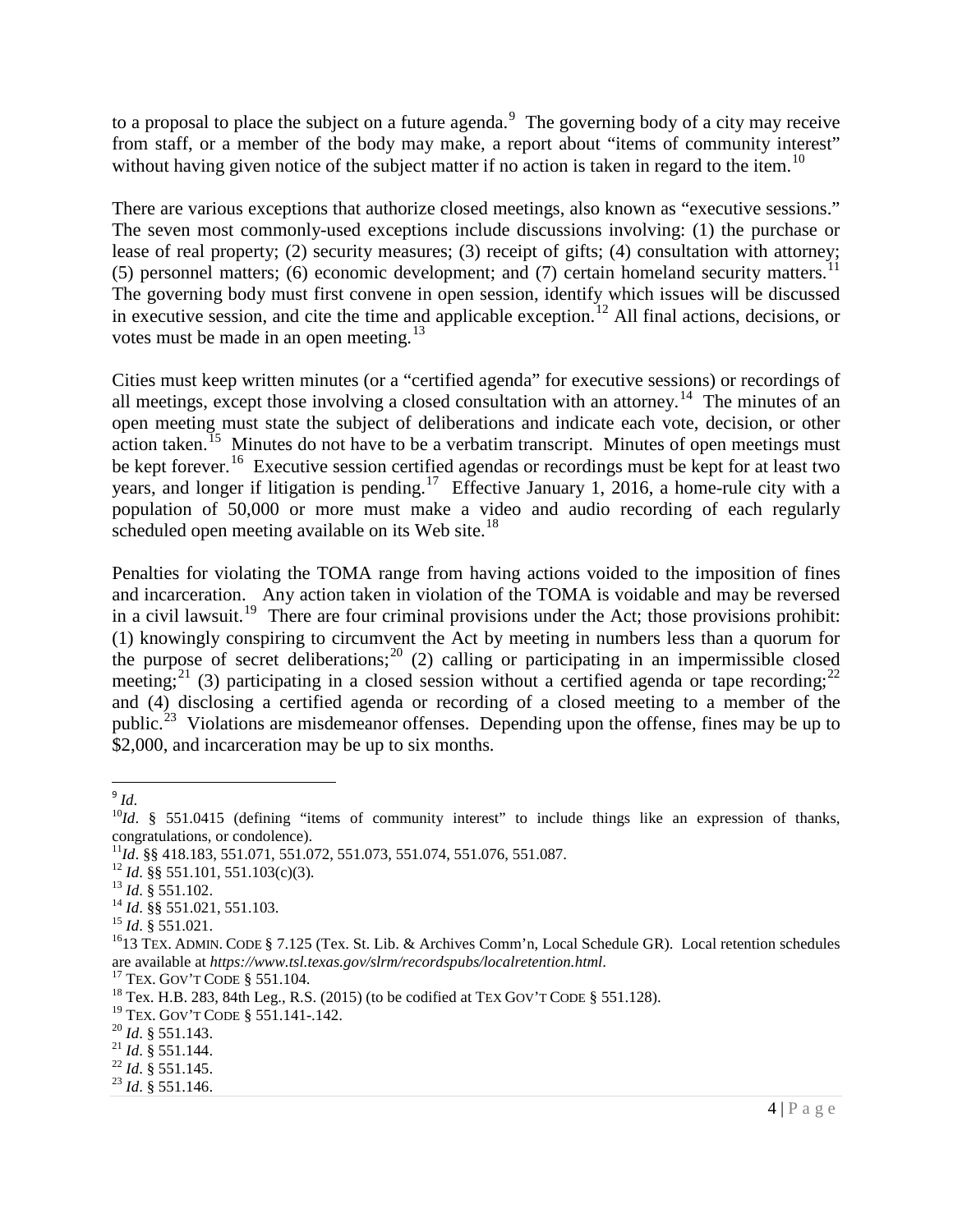As to the second violation—calling or participating in an illegal closed meeting—an official may be convicted for participating even if unaware that the meeting is prohibited.<sup>[24](#page-4-0)</sup> It is a defense that the member or the official acted in reasonable reliance on a: (1) court order; (2) written opinion of a court of record; (3) written attorney general's opinion; or (4) written opinion of the attorney for the governing body. $25$ 

Elected and appointed officials who are members of a governmental body subject to the TOMA must complete a one hour open meetings training course regarding the Act.<sup>26</sup> If a member of the governmental body fails to attend the required training course, it does not impact the validity of an action taken by the governmental body.<sup>27</sup> A certificate of course completion is admissible as evidence in a criminal prosecution under the TOMA, although it is not prima facie evidence that the defendant knowingly violated the TOMA.<sup>[28](#page-4-4)</sup>

#### **B. Public Information**

The Texas Public Information Act (PIA) is found in Government Code Chapter 552. Under the PIA, information that is written, produced, collected, assembled, or maintained in connection with the transaction of official city business is generally available to the public.<sup>[29](#page-4-5)</sup> While many cities have professional staff that manage the city's records and respond to public requests for records, it is important for officials to have an understanding of what constitutes a public record and the duties of a city under the PIA.

The PIA applies to all city records, on practically any media and created on any device.<sup>30</sup> For example, items such as handwritten notes taken by a city councilmember during a city council meeting, an interview, or during an evaluation in connection with the official business of the city are public records. $31$  E-mails sent from a councilmember's personal computer to constituents relating to city business are public records subject to the PIA.<sup>32</sup>

When a city receives a request, it should never inquire why a person is requesting information, but if a request for information is unclear, a city official may ask for clarification.<sup>[33](#page-4-9)</sup> All requests should be treated the same, without regard to the requestor's identity.<sup>[34](#page-4-10)</sup> Members of the public

<span id="page-4-0"></span><sup>24</sup> *Tovar v. State*, 949 S.W.2d 370 (Tex. App.—San Antonio 1997), *aff'd*, 978 S.W.2d 584 (Tex. Crim. App. 1998).

<span id="page-4-2"></span><span id="page-4-1"></span><sup>&</sup>lt;sup>25</sup> TEX. GOV'T CODE § 551.144(c).<br><sup>26</sup> *Id*. § 551.005(a).<br><sup>27</sup> *Id*. § 551.005(f).<br><sup>28</sup> *Id*. § 551.005(g).<br><sup>29</sup> *Id*. § 552.002.

<span id="page-4-3"></span>

<span id="page-4-4"></span>

<span id="page-4-7"></span><span id="page-4-6"></span><span id="page-4-5"></span><sup>&</sup>lt;sup>30</sup> *Id.* § *Id.* § *Id.* § *Id.* § *Id. See, e.g.*, Open Records Decision Nos. 626 (1994) (concluding handwritten notes taken during oral interview by Texas Department of Public Safety promotion board members are subject to the PIA), 450 (1986) (concluding handwritten notes taken by appraiser while observing teacher's classroom performance are subject to the PIA).<br><sup>32</sup> See GOV'T CODE § 552.002 (defining "public information").<br><sup>33</sup> Id. § 552.222.<br><sup>34</sup> Id. § 552.223. A city i

<span id="page-4-8"></span>

<span id="page-4-10"></span><span id="page-4-9"></span>who is imprisoned or confined in a correctional facility. *Id*. § 552.028.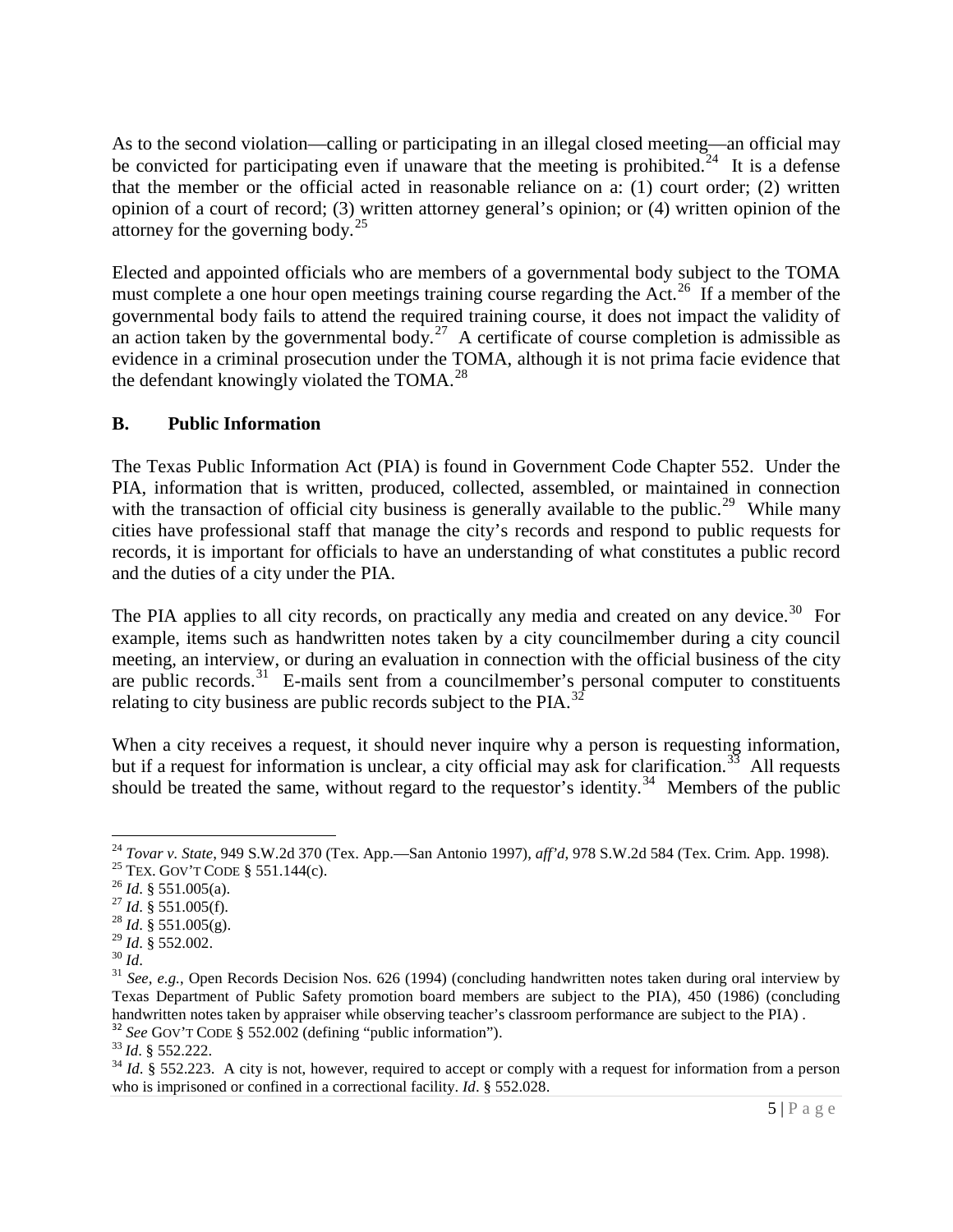may request copies of information or inspect information at city hall, and information should be available, at a minimum, during normal business hours.<sup>[35](#page-5-0)</sup>

Certain specifically-listed information is made "automatically" public under the PIA. For example, a completed report, audit, evaluation, or investigation made of, for, or by a governmental body must almost always be released.<sup>[36](#page-5-1)</sup> Information must be released "promptly," which is defined in the PIA as being "as soon as possible under the circumstances, that is, within a reasonable time, without delay."<sup> $37$ </sup> If a requestor seeks a large volume of information, a city may certify to the requestor in writing a reasonable date by which it will provide the information.[38](#page-5-3)

While certain information has to be disclosed, there are literally hundreds of exceptions that either allow or require (also known as permissive and mandatory exceptions) a city to withhold certain types of information. The exceptions range from information regarding ongoing law enforcement investigations to certain medical information. If a city official believes that requested information is confidential by law or may be withheld pursuant to an exception, the city has ten business days to seek an attorney general ruling to allow it to withhold the information, and an additional five business days to submit samples of the information with arguments as to why the information may be withheld.<sup>[39](#page-5-4)</sup> *Generally*, the only way that a city can withhold information under the PIA is if the attorney general rules that it may do so, and missing the ten-day deadline may waive the city's right to withhold.<sup>[40](#page-5-5)</sup> Because of the strict deadlines, cities should develop procedures for receiving and processing requests for information. Both city staff and officials should be familiar with any such procedures.

A city may charge fees for providing public information.<sup>[41](#page-5-6)</sup> In many cases, the fees may include the reasonable costs of copies and labor.<sup>[42](#page-5-7)</sup> If a city does not act in good faith in calculating the costs, a requestor is entitled to recover three times the amount of the overcharge actually paid.<sup>[43](#page-5-8)</sup>

The PIA provides for both criminal penalties and civil remedies. The criminal provisions prohibit: (1) willfully destroying, mutilating, removing without permission, or altering public information;<sup>[44](#page-5-9)</sup> (2) distributing information that is confidential under the PIA, knowingly using confidential information in an impermissible manner, permitting inspection of confidential information by a person who is not authorized to inspect the information, or disclosing

<span id="page-5-9"></span>

<span id="page-5-0"></span><sup>35</sup> *Id*. §§ 552.021, 552.221.

<span id="page-5-2"></span><span id="page-5-1"></span><sup>36</sup> *Id.* § 552.022. <sup>37</sup> *Id.* § 552.221. <sup>38</sup> *Id.*

<span id="page-5-3"></span>

<span id="page-5-5"></span><span id="page-5-4"></span><sup>&</sup>lt;sup>40</sup> *Id.* There are a limited number of statutes that allow a city to withhold information without requesting a ruling from the attorney general. *See, e.g.*, *id.* § 552.1175(f) (relating to the address, phone number, social security number and personal family information of peace officers and others).<br><sup>41</sup> *Id.* §§ 552.261–.275.<br><sup>42</sup> *Id.* § 552.261.<br><sup>43</sup> *Id.* § 552.269.<br><sup>44</sup> *Id.* § 552.351.

<span id="page-5-6"></span>

<span id="page-5-7"></span>

<span id="page-5-8"></span>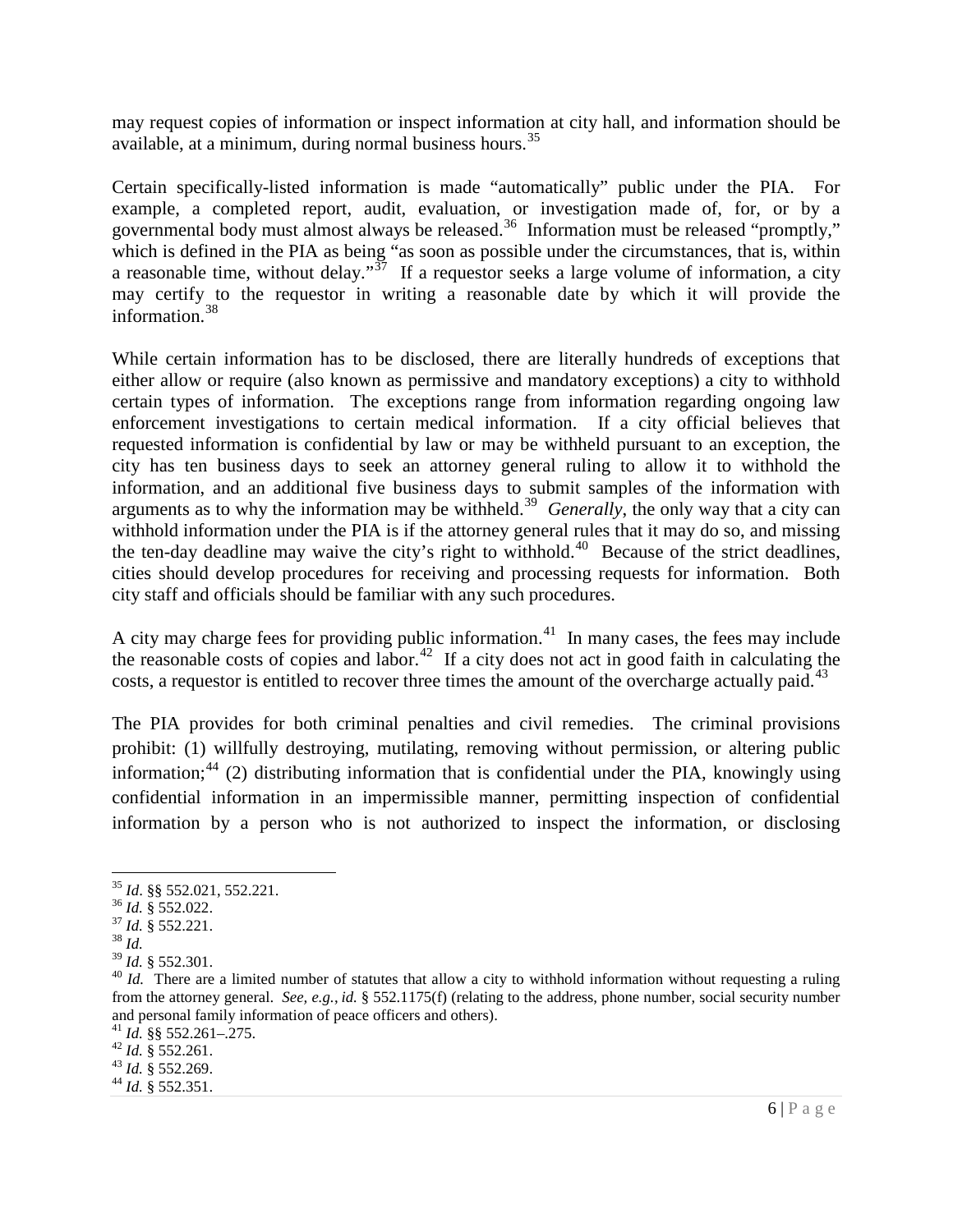confidential information to an unauthorized person;<sup>[45](#page-6-0)</sup> or (3) with criminal negligence, failing or refusing to give access to or provide copies of public information to a requestor.<sup>[46](#page-6-1)</sup> Violations are misdemeanor offenses. Depending on the offense, fines may be up to \$4,000 and up to six months in jail may be served. $47$  A city official may also be ordered to release public information by a civil court.<sup>[48](#page-6-3)</sup> In addition to constituting a crime, violations of the second and third offenses listed above also constitute official misconduct and thus, may be grounds for removal under the "official misconduct" provisions of Texas Local Government Code Sections 21.025(a)(2) and 21.031(a) or through a recall or other removal action authorized by a city charter.

As to the third offense—failing or refusing to provide access to or copies of information—it is, by its terms, limited to an officer for public information or the officer's agent. Therefore, it likely would not apply to a councilmember.

## **C. Records Retention**

The Local Government Records Act (LGRA) is found in Chapters 201 through 205 of the Local Government Code. Under the LGRA, a city is required to establish a records management program.<sup>[49](#page-6-4)</sup> In simple terms, such a program generally addresses the creation, use, maintenance, retention, preservation, and disposal of city records.

Local government records created or received in the transaction of official business or the creation or maintenance of which were paid for by public funds are city property and must be preserved and managed in accordance with state law.<sup>[50](#page-6-5)</sup> There are statutory procedures by which a city can seek to recover a local government record.<sup>51</sup>

It is a Class A misdemeanor for an officer or employee to knowingly or intentionally violate the LGRA or rules adopted pursuant to the LGRA by: (1) impermissibly destroying or alienating a local government record; or (2) intentionally failing to deliver records to a successor in office as required by the LGRA.<sup>[52](#page-6-7)</sup>

<span id="page-6-1"></span><span id="page-6-0"></span><sup>&</sup>lt;sup>45</sup> *Id.* § 552.352.<br><sup>46</sup> *Id.* § 552.353. It is an affirmative defense that the officer reasonably believed that public access was not required and that (1) the officer relied on a court order or attorney general opinion, (2) the officer requested a decision from the attorney general, (3) the governmental body filed a petition for declaratory judgment after the attorney general issued a ruling; or (4) the person is an agent of an officer for public information and relied on the written instructions of that officer not to disclose the information. *Id.*<br><sup>47</sup>*Id.* §§ 552.351–.353.<br><sup>48</sup>*Id.* § 552.321.<br><sup>49</sup> TEX. LOC. GOV'T CODE §§ 203.026, 203.047.

<span id="page-6-2"></span>

<span id="page-6-3"></span>

<span id="page-6-7"></span>

<span id="page-6-6"></span><span id="page-6-5"></span><span id="page-6-4"></span><sup>&</sup>lt;sup>50</sup> Id. § 201.005.<br><sup>51</sup> Id. § 202.005.<br><sup>52</sup> Id. § 202.008. As discussed elsewhere, city records are also protected from destruction by state laws outside of the LGRA. *See* TEX. GOV'T CODE § 552.351 (providing that the willful destruction or mutilation of a public record is a criminal offense), TEX. PENAL CODE § 37.10(3) (providing that the intentional destruction of a governmental record is a criminal offense).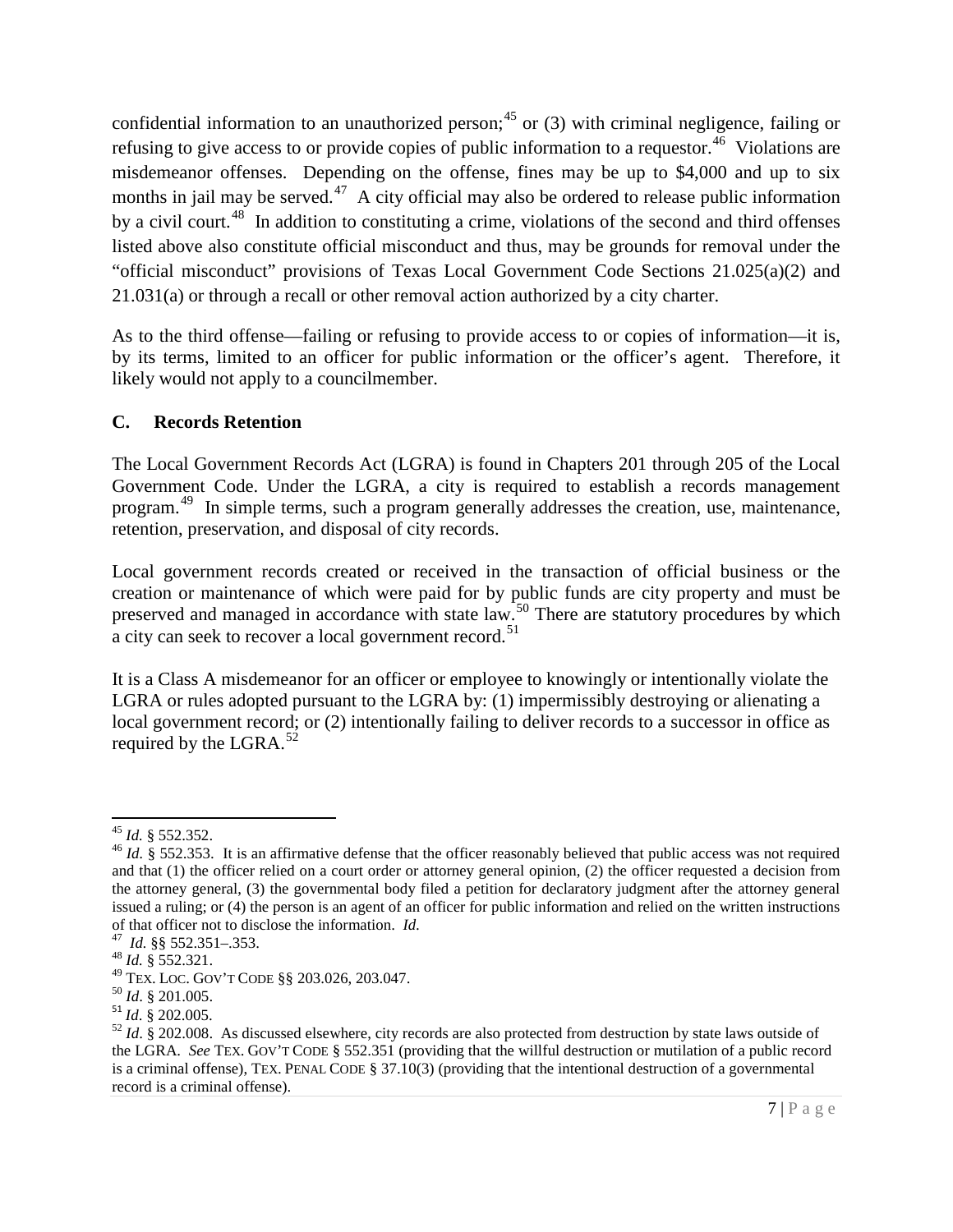#### **II. CONFLICTS OF INTEREST AND FINANCIAL DISCLOSURE**

A common source of alleged wrongdoing revolves around conflicts of interest. Whether real or perceived, these allegations often arise out of a conflict of interest relating to personal financial gain, employment, or special treatment for family members or business relations. This section highlights various state laws that require city officials disclose information about these matters to the public by filling out some type of disclosure or abstaining from voting on a matter. If you have any doubt whether you have a conflict of interest, you should comply with these requirements.

## **A. Local Government Code Chapter 171: Real Property and Business Interests**

Chapter 171 of the Local Government Code regulates local public officials' conflicts of interest.<sup>[53](#page-7-0)</sup> It prohibits a local public official from voting or participating on a matter involving a business entity or real property in which the official has a substantial interest if an action on the matter will result in a special economic effect on the business that is distinguishable from the effect on the public, or in the case of a substantial interest in real property, it is reasonably foreseeable that the action will have a special economic effect on the value of the property, distinguishable from its effect on the public.<sup>[54](#page-7-1)</sup>

A public official who has such interest is required to file, before a vote or decision on any matter involving the business entity or real property, an affidavit with the city's official record keeper (usually the city secretary), stating the nature and extent of the interest.<sup>55</sup> In addition, a public official is required to abstain from further participation in the matter except when a majority of the members of the governing body also have a substantial interest and are required to file and do file affidavits of similar interests on the same official matter.<sup>[56](#page-7-3)</sup>

The term "local public official" is defined to mean "a member of the governing body or another officer, whether elected, appointed, paid, or unpaid, of any . . . municipality . . . or other local governmental entity who exercises responsibilities beyond those that are advisory in nature."<sup>[57](#page-7-4)</sup> This term includes a member of a planning and zoning commission.<sup>58</sup>

A public official has a substantial interest in a business entity if the official:

(1) owns 10 percent or more of the voting stock or shares of the business entity;

(2) owns either 10 percent or more or \$15,000 or more of the fair market value of the business entity; or

(3) receives funds from the business entity that exceed 10 percent of the person's gross income for the preceding year.<sup>59</sup>

<span id="page-7-1"></span><span id="page-7-0"></span><sup>&</sup>lt;sup>53</sup> TEX. LOC. GOV'T CODE §§ 171.001–.010.<br><sup>54</sup> *Id.* § 171.004.<br><sup>55</sup> *Id.* 57 *Id.* § 171.001(1).<br><sup>58</sup> Tex. Att'y Gen. Op. No. DM-309 (1994), at 2.

<span id="page-7-2"></span>

<span id="page-7-3"></span>

<span id="page-7-4"></span>

<span id="page-7-6"></span><span id="page-7-5"></span> $59$  Tex. Loc. Gov't Code § 171.002(a).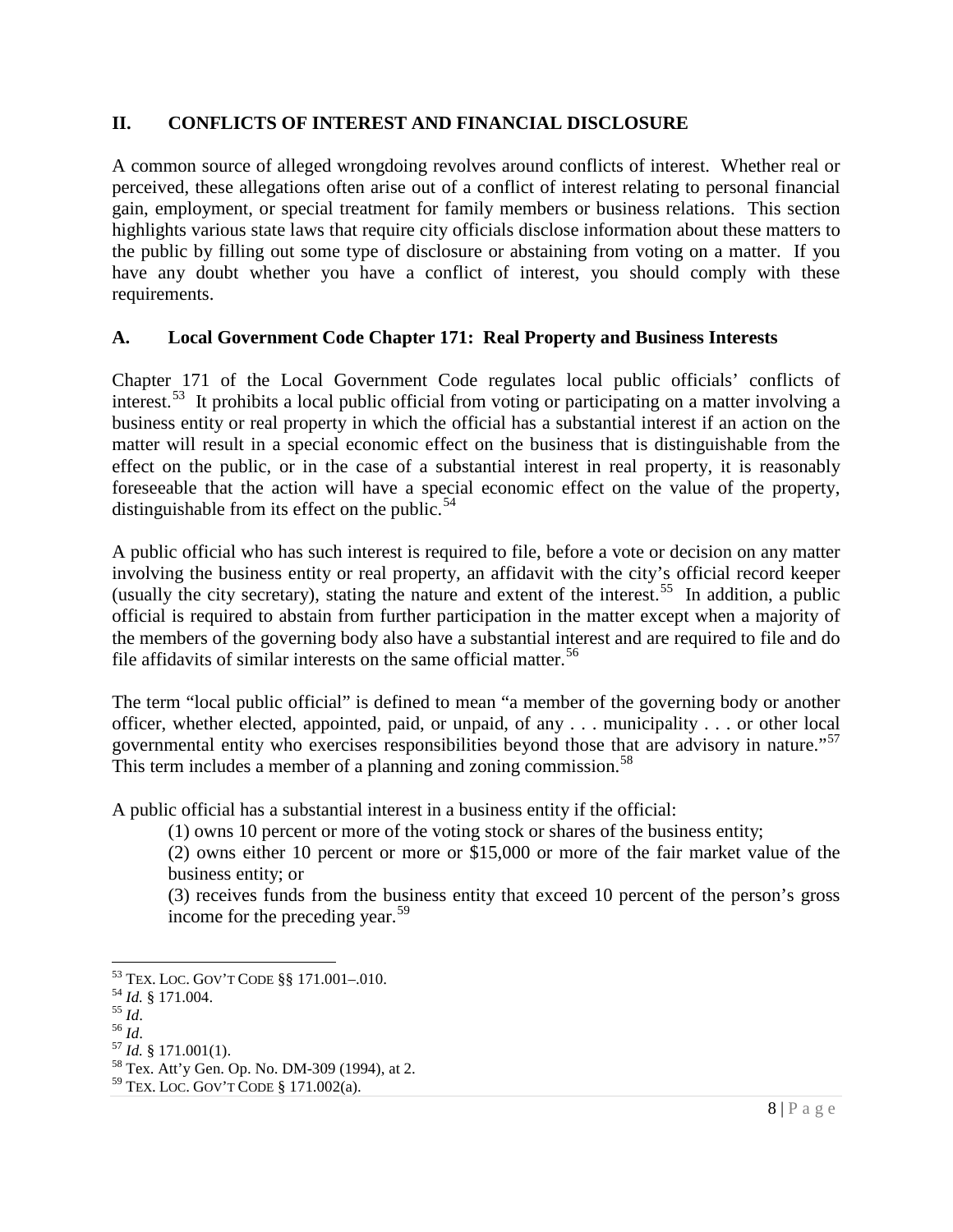A public official has a substantial interest in real property if the interest is an equitable or legal ownership interest with a fair market value of \$2,500 or more.<sup>[60](#page-8-0)</sup>

A public official is also considered to have a substantial interest in a business entity or real property if the official's relative within the first degree of consanguinity (blood) or affinity (marriage) has a substantial interest in the business entity or real property.<sup>61</sup> As such, any "substantial interest" that a public official's spouse, parent, child, step-child, father or mother-inlaw, or son or daughter-in-law has is imputed to the public official. For example, a public official has a "substantial interest" in a business that employs the official's daughter if the official's daughter earns a small income, which exceeds ten percent of her gross income.<sup>[62](#page-8-2)</sup>

A business entity is defined as "a sole proprietorship, partnership, firm, corporation, holding company, joint-stock company, receivership, trust, or any other entity recognized by law."<sup>63</sup> A nonprofit corporation is considered a business entity.<sup>[64](#page-8-4)</sup> The term also includes a business entity that represents an entity or person with an interest in a matter before the city council.<sup>65</sup> Public entities such as a city, state university or school district, are not a business entities.<sup>66</sup>

The limit on "further participation" by a public official who has a conflict does not preclude the public official from attending meetings, including executive session meetings, relevant to the matter in which he has a substantial interest, provided that the official remains silent during the deliberations.<sup>67</sup> Thus, an interested public official does not participate in a matter by merely attending an executive session on the matter and remaining silent during the deliberations.<sup>[68](#page-8-8)</sup>

The question of whether a vote or decision has a "special economic effect" on a business entity or on the value of real property is generally a question of fact.<sup>69</sup> However, a vote or decision will, as a matter of law, have a "special economic effect" if the governing body considers purchasing goods or services from a business entity in which a local public official has a substantial interest.<sup>70</sup> Additionally, the issue of whether a vote or decision has a special economic effect may be answered as a matter of law in the context of the purchase or sale of an interest in real property. $^{71}$ 

Whether it is "reasonably foreseeable" that an action on the matter will have a special economic effect on the value of the property, distinguishable from its effect on the public, is fact specific.<sup>[72](#page-8-12)</sup>

<span id="page-8-0"></span> $^{60}$  *Id.* § 171.002(b).<br><sup>61</sup> *Id.* § 171.002(c).

<span id="page-8-3"></span>

<span id="page-8-4"></span>

<span id="page-8-5"></span>

<span id="page-8-6"></span>

<span id="page-8-7"></span>

<span id="page-8-8"></span>

<span id="page-8-9"></span>

<span id="page-8-11"></span><span id="page-8-10"></span>

<span id="page-8-2"></span><span id="page-8-1"></span><sup>&</sup>lt;sup>61</sup> *Id.* § 171.002(c).<br><sup>62</sup> Tex. Att'y Gen. Op. No. JC-0063 (1999).<br><sup>63</sup> Tex. Loc. Gov'T CoDE § 171.001(2).<br><sup>64</sup> Tex. Att'y Gen. Op. No. JM-424 (1986), at 2.<br><sup>65</sup> Tex. Att'y Gen. Op. No. DM-309 (1994), at 2.<br><sup>67</sup> Tex. A S.W.2d 271, 281-82 (Tex. App.—Dallas 1991, writ denied)). 72 Tex. Att'y Gen. LO-96-049.

<span id="page-8-12"></span>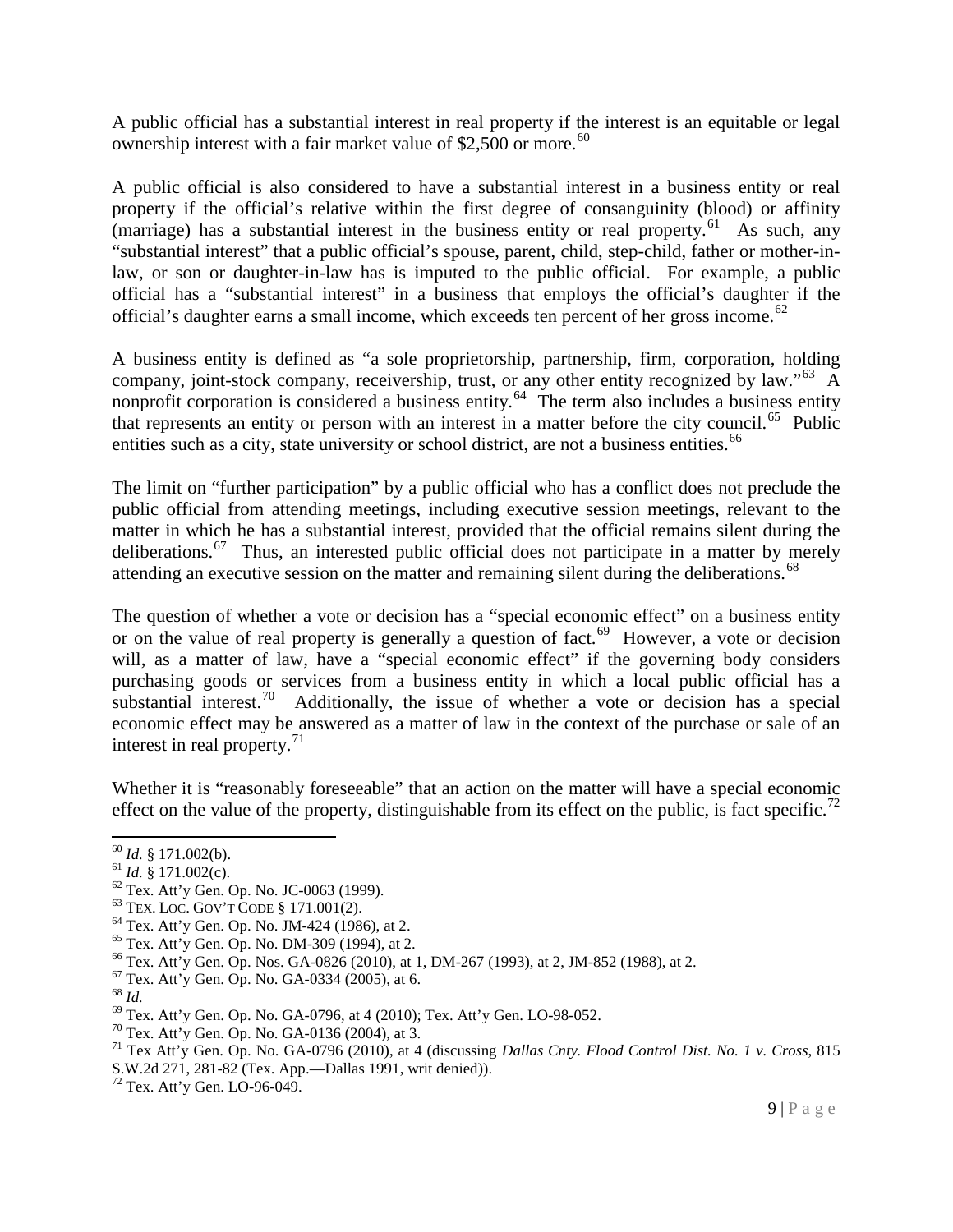In instances where the economic effect is direct and apparent at the time of the action, both a court and the attorney general have concluded that the economic effect was "reasonably foreseeable."[73](#page-9-0) 

There are special rules beyond the filing of an affidavit and abstaining from voting that apply to the adoption of a budget. If an item of the budget is specifically dedicated to a contract with a business entity in which a member of the governing body has a substantial interest, the governing body must vote on that line item separately.<sup>[74](#page-9-1)</sup> The affected member may not generally participate in consideration of that item.<sup>[75](#page-9-2)</sup>

If a public official votes on a matter that he or she has a substantial interest in or fails to abstain from further participation, the action of the governing body on the matter is not voidable, unless the matter that was the subject of the action would not have passed without the vote of the person who had a substantial interest.<sup>76</sup> A knowing violation of Chapter 171 is a Class A misdemeanor, which is punishable by a fine and/or confinement.<sup>[77](#page-9-4)</sup>

# **B. Local Government Code Chapter 176: Vendor Relationships**

Chapter 176 of the Local Government Code requires certain local government officers to disclose employment, business, and familial relationships with vendors who conduct business, or consider conducting business, with local government entities. The requirements apply to most political subdivisions, including cities.<sup>78</sup> The Chapter also applies to a "local government corporation, a board, commission, district, or authority" whose members are appointed by a mayor or the city council.<sup>[79](#page-9-6)</sup>

A "local government officer" (officer) includes: (1) a mayor or city councilmember; (2) a director, administrator, or other person designated as the executive officer of the city; and (3) an agent (including an employee) of the city who exercises discretion in the planning, recommending, selecting, or contracting of a vendor.<sup>[80](#page-9-7)</sup>

An officer is required to file a conflicts disclosure statement in at least three situations:

1. An officer must file a statement if the officer or officer's family member<sup>[81](#page-9-8)</sup> has an employment or other business relationship with a vendor that results in the officer or officer's family member receiving taxable income of more than \$2,500 in the preceding

<span id="page-9-0"></span><sup>73</sup> *Dallas Cnty. Flood Control Dist. No. 1 v. Cross*, 815 S.W.2d 271, 278 (Tex. App.—Dallas 1991, writ denied); Tex. Att'y Gen. Op. No. GA-0796 (2010), at 6.<br><sup>74</sup> Tex. Loc. Gov't Code § 171.005.

<span id="page-9-4"></span>

<span id="page-9-5"></span>

<span id="page-9-8"></span><span id="page-9-7"></span><span id="page-9-6"></span>

<span id="page-9-3"></span><span id="page-9-2"></span><span id="page-9-1"></span><sup>&</sup>lt;sup>75</sup> *Id.* § 171.006.<br>
<sup>76</sup> *Id.* § 171.006.<br>
<sup>77</sup> *Id.* § 171.003.<br>
<sup>78</sup> TEX. LOC. GOV'T CODE § 176.001.<br>
<sup>80</sup> *Id.*<br>
<sup>80</sup> *Id.*<br>
<sup>81</sup> An officer's family member is a person related to the officer within the first degree affinity (marriage). *Id.*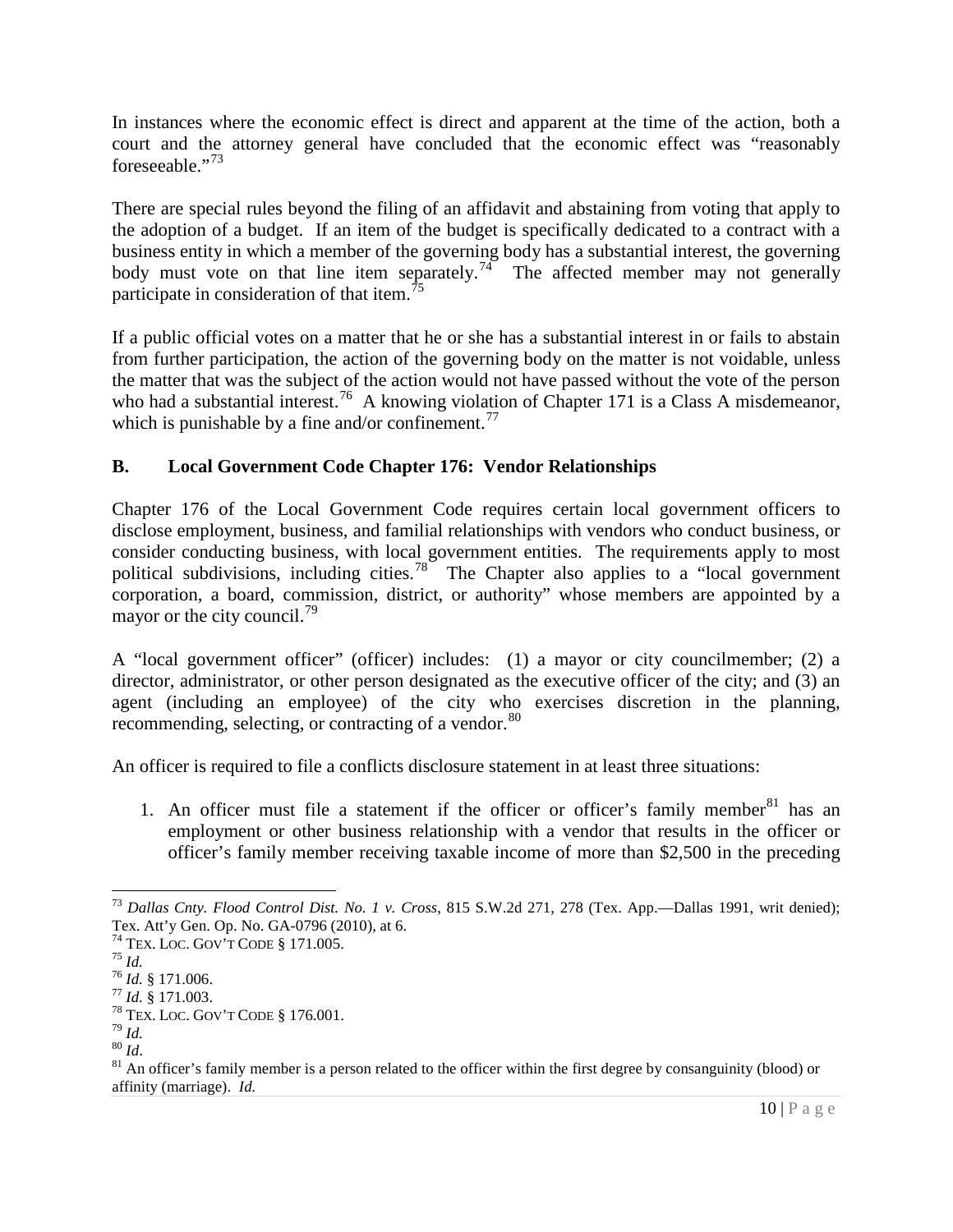twelve months.<sup>[82](#page-10-0)</sup> An officer who only receives investment income, regardless of amount, is not required to file a disclosure statement. Investment income includes dividends, capital gains, or interest income gained from a personal or business checking or savings account or other similar account, a personal or business investment, or a personal or business  $\alpha$ <sup>[83](#page-10-1)</sup>

- 2. An officer is required to file a statement if the officer or officer's family member accepts one or more gifts (including lodging, transportation, and entertainment accepted as a guest) from a vendor that has an aggregate value of more than \$100 in the preceding twelve months.  $84$  An officer is not required to file a statement in relation to a gift, regardless of amount, if the gift: (1) is a political contribution; (2) is food accepted as a guest; or (3) is offered on account of kinship or a personal, professional, or business relationship independent of the official status of the recipient.<sup>[85](#page-10-3)</sup>
- 3. An officer is required to file a statement if the officer has a family relationship with the vendor.<sup>[86](#page-10-4)</sup>

There is at least one exception to the three situations set out above. A local government officer does not have to file a statement if the vendor is an administrative agency supervising the performance of an interlocal agreement.<sup>[87](#page-10-5)</sup>

An officer is required to file a statement no later than 5 p.m. on the seventh business day after the date on which the officer becomes aware of facts that require a filing of the statement.<sup>[88](#page-10-6)</sup>

A "vendor" includes any person that enters or seeks to enter into a contract with a city.<sup>[89](#page-10-7)</sup> The term also includes: (1) an agent of a vendor; (2) an officer or employee of a state agency when that individual is acting in a private capacity; and (3) Texas Correctional Industries (but no other state agency).<sup>[90](#page-10-8)</sup>

Chapter 176 applies to any written contract for the sale or purchase of real property, goods (personal property), or services.[91](#page-10-9) A contract for services would include one for skilled or unskilled labor, as well as professional services.  $92$ 

- 
- <span id="page-10-2"></span>
- <span id="page-10-4"></span><span id="page-10-3"></span>

- <span id="page-10-5"></span>
- 
- <span id="page-10-6"></span><sup>89</sup> *Id.* §176.001.

<span id="page-10-10"></span><span id="page-10-9"></span>91 *Id*. 92 *Id.*

<span id="page-10-1"></span><span id="page-10-0"></span><sup>&</sup>lt;sup>82</sup> *Id.* § 176.003(a)(2)(A).<br><sup>83</sup> *Id.* § 176.001.<br><sup>84</sup> *Id.* § 176.003(a)(2)(B).<br><sup>85</sup> *Id.* § § 176.001(2-b), 176.003(a-1).<br><sup>85</sup> *Id.* § 176.003(a)(2)(C). An officer has a family relationship with a vendor if they are degree by consanguinity (blood) or second degree by affinity (marriage). *Id*. § 176.001. <sup>87</sup> *Id*. § 176.003(a-2). <sup>88</sup> *Id*. §176.003(b).

<span id="page-10-8"></span><span id="page-10-7"></span><sup>90</sup> *Id.*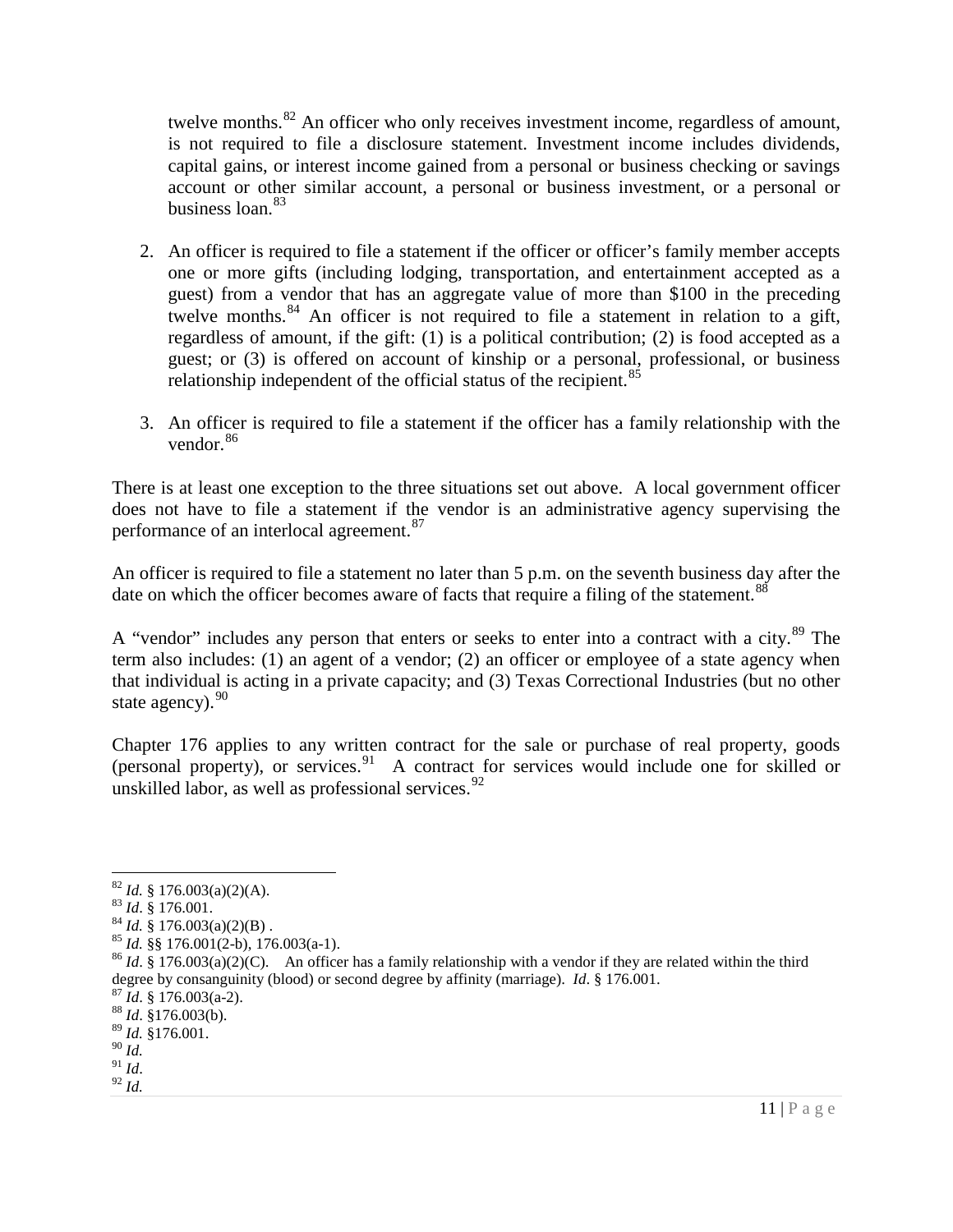A vendor is required to file a conflict of interest questionnaire if the vendor has a business relationship with the city and has: (1) an employment or other business relationship with an officer or an officer's family member that results in the officer receiving taxable income that is more than \$2,500 in the preceding twelve months; (2) has given an officer or an officer's family member one or more gifts totaling more than \$100 in the preceding twelve months; or (3) has a family relationship with an officer.<sup>[93](#page-11-0)</sup>

A vendor is required to file a questionnaire not later than the seventh business day after the later of the following: (1) the date that the vendor begins discussions or negotiations to enter into a contract with the city or submits an application or response to a bid proposal; or (2) the date that the vendor becomes aware of a relationship or gives a gift to an officer or officer's family member, or becomes aware of a family relationship with an officer.<sup>[94](#page-11-1)</sup>

The statements and disclosures must be filed with the records administrator of the city.<sup>[95](#page-11-2)</sup> A records administrator includes a city secretary, a person responsible for maintaining city records, or a person who is designated by the city to maintain the statements and disclosures filed under Chapter 176.<sup>[96](#page-11-3)</sup>

A city that maintains a Web site is required to post on that site statements and disclosures that are required to be filed under Chapter  $176<sup>97</sup>$  $176<sup>97</sup>$  $176<sup>97</sup>$  However, a city that does not have a Web site is not required to create or maintain one.<sup>[98](#page-11-5)</sup>

An officer or vendor who knowingly fails to file a statement or a disclosure when required to do so commits a Class A, B, or C misdemeanor, depending on the amount of the contract.<sup>[99](#page-11-6)</sup> It is an exception to prosecution that an officer/vendor files a statement/questionnaire not later than the seventh day after the date the person receives notice from the city of the alleged violation.<sup>[100](#page-11-7)</sup> The validity of a contract between a city and a vendor is not affected solely because a vendor fails to file a questionnaire.<sup>[101](#page-11-8)</sup>

The Texas Ethics Commission is charged with creating statements and disclosure forms. The forms (Form CIS and Form CIQ) may be found at [https://www.ethics.state.tx.us/filinginfo/conflict\\_forms.htm.](https://www.ethics.state.tx.us/filinginfo/conflict_forms.htm) As of the date this publication was prepared, Form CIS does not take into account the new requirement that a local government officer disclose any "family relationship" with a vendor. The League has been in contact with the Texas Ethics Commission about amending the form, and will continue to monitor this issue. In the meantime, officers who have a family relationship with a vendor should work closely with their local legal counsel in deciding how to disclose that information.

<span id="page-11-0"></span><sup>93</sup> *Id.* §176.006(a).

<span id="page-11-1"></span> $^{94}$  *Id.*  $\frac{8}{176.006(a-1)}$ .

<span id="page-11-3"></span><span id="page-11-2"></span><sup>&</sup>lt;sup>95</sup> *Id.* §§176.003(b), 176.006(a-1).<br><sup>96</sup> *Id.* §176.001(5).<br><sup>97</sup> *Id.* § 176.009.<br><sup>99</sup> *Id.* §§ 176.013. <sup>100</sup> *Id.* 8176.006(i).<br><sup>101</sup> *Id.* § 176.006(i).

<span id="page-11-4"></span>

<span id="page-11-5"></span>

<span id="page-11-6"></span>

<span id="page-11-8"></span><span id="page-11-7"></span>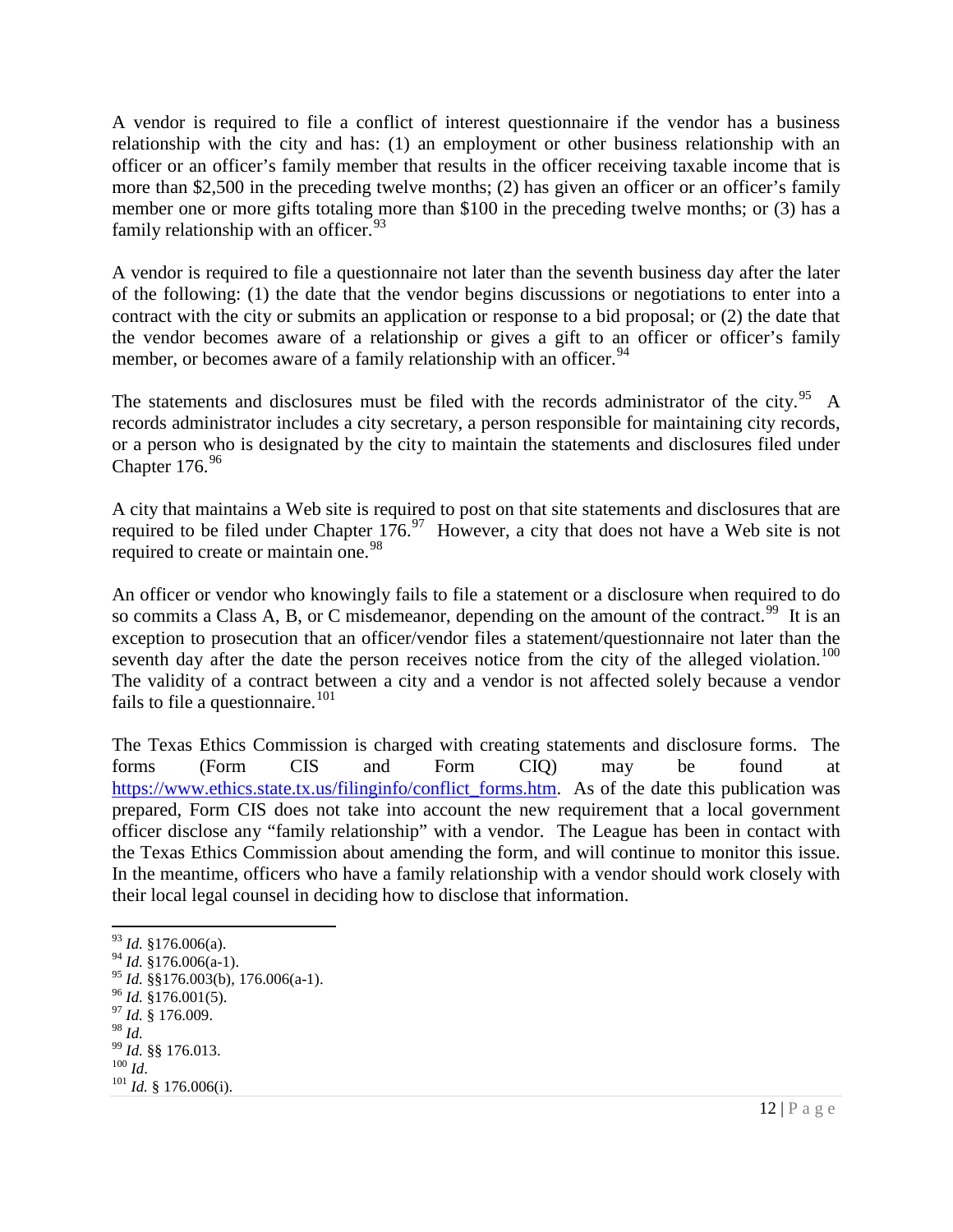## **C. Government Code Chapter 553: Property Acquisition**

Chapter 553 of the Government Code provides that a "[a] public servant who has a legal or equitable interest in property that is to be acquired with public funds shall file an affidavit within 10 days before the date on which the property is to be acquired by purchase or condemnation."<sup>102</sup>

Chapter 553's affidavit requirement applies to a "public servant," defined as a person who is elected, appointed, employed, or designated, even if not yet qualified for or having assumed the duties of office, as: (1) a candidate for nomination or election to public office; or (2) an officer of government.<sup>[103](#page-12-1)</sup>

The term "public funds" is defined to "include[] only funds collected by or through a government."<sup>[104](#page-12-2)</sup> The language of Chapter 553 suggests that a public servant is required to disclose his/her interest in property even when the property is to be acquired by a separate governmental entity with which the public servant is not affiliated. There appears to be no case or attorney general opinion that addresses this issue. Thus, a public servant or official subject to Chapter 553 should consult his/her private legal counsel regarding the application of Chapter 553 in this scenario.

Chapter 553 is not, by its language, limited to real property interests. Thus, if a public servant has a legal or equitable interest in any real (e.g., land) or personal (e.g., a vehicle) property acquired with public funds, and has actual notice of the acquisition or intended acquisition of the property, the public servant should file a Chapter 553 affidavit.<sup>105</sup>

A Chapter 553 affidavit has to be filed within ten days before the date on which the property is to be acquired by purchase or condemnation.<sup>106</sup> The affidavit is filed with the county clerk of the county in which the public servant resides as well as the county clerk of each county in which the property is located. $107$ 

The affidavit must include: (1) the name of the public servant; (2) the public servant's office, public title, or job designation; (3) a full description of the property; (4) a full description of the nature, type, and amount of interest in the property, including the percentage of ownership interest; (5) the date the public servant acquired an interest in the property; (6) the following verification: "I swear that the information in this affidavit is personally known by me to be correct and contains the information required by Section 553.002, Government Code;" and (7) an acknowledgement of the same type required for recording a deed in the deed records of the

<span id="page-12-1"></span><span id="page-12-0"></span><sup>102</sup> TEX. GOV'T CODE § 553.002(a).<br>
<sup>103</sup> *Id.* § 553.001(2).<br>
<sup>104</sup> *Id.* § 553.001(1).<br>
<sup>105</sup> *Id.* § 553.002.<br>
<sup>106</sup> *Id.* § 553.002(a).<br>
<sup>107</sup> *Id.* § 553.002(c).

<span id="page-12-2"></span>

<span id="page-12-3"></span>

<span id="page-12-4"></span>

<span id="page-12-5"></span>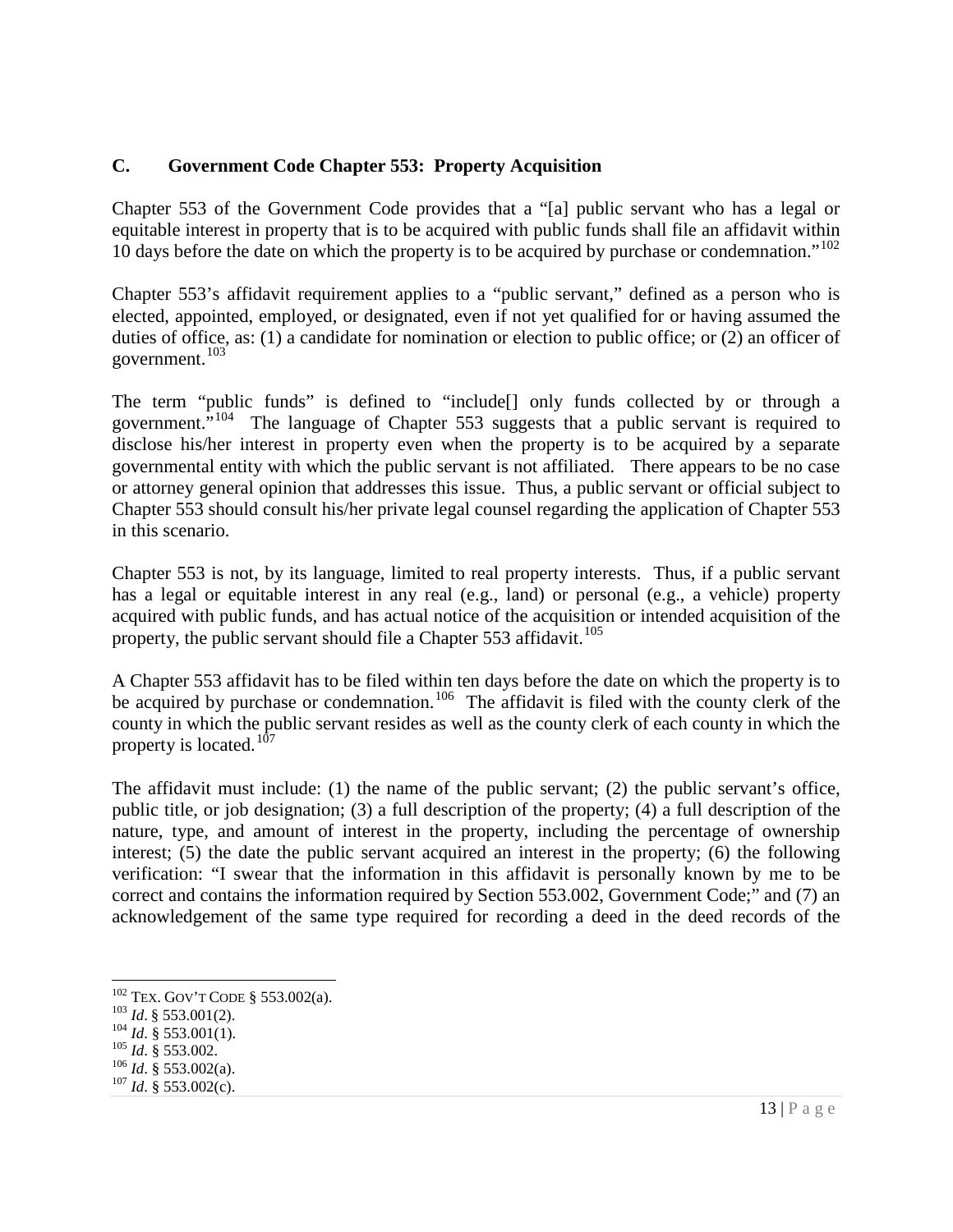county.[108](#page-13-0) An affidavit example is available on our Web site at: http://www.tml.org/exampledocuments.

A person who violates Section 553.002 of the Government Code by failing to file the required affidavit is presumed to have committed a Class A misdemeanor offense if the person had actual notice of the acquisition or intended acquisition of the legal or equitable interest in the property.[109](#page-13-1)

## **D. Local Government Code Chapter 145: Cities with a population of 100,000 or more**

Local Government Code Chapter 145's financial disclosure requirements apply *only in a city*  with a population of 100,000 or more.<sup>[110](#page-13-2)</sup> In general terms, Chapter 145:

- 1. requires each mayor, each member of a city council, each city attorney, each city manager, and each candidate for city office to file an annual financial statement with the city clerk or secretary;<sup>[111](#page-13-3)</sup>
- 2. requires that the financial statement include an account of the financial activity of the covered individual and the individual's spouse and dependent children, if the individual had control over that activity; and  $112$
- 3. requires that the financial statement include all sources of income; shares of stocks owned, acquired, or sold; bonds, notes, or other paper held, acquired, or sold; any interest, dividend, royalty, or rent exceeding \$500; each person or institution to whom a personal debt of \$1,000 or more exists; all beneficial interests in real property or businesses owned, acquired, or sold; certain gifts received; income in excess of \$500 from a trust; and a list of all boards of directors on which the individual serves. $113$

Candidates for elected city office are required to file the financial disclosure statement not later than the earlier of: (1) the twentieth day after the deadline for filing an application for a place on the ballot in the election; or (2) the fifth day before the date of the election.<sup>114</sup> Annually, the mayor, city councilmembers, the city manager, and the city attorney must file a financial disclosure statement for the preceding year by April 30.<sup>115</sup> A new city manager or a new city attorney must file a financial disclosure statement within forty-five days of assuming the duties of office. $116$ 

<span id="page-13-0"></span><sup>&</sup>lt;sup>108</sup> *Id.* § 553.002(b).<br><sup>109</sup> *Id.* § 553.003.

<span id="page-13-1"></span>

<span id="page-13-3"></span>

<span id="page-13-4"></span>

<span id="page-13-2"></span><sup>&</sup>lt;sup>110</sup> Tex. Loc. Gov't Code § 145.001.<br>
<sup>111</sup> *Id.* §§ 145.002–.003.<br>
<sup>112</sup> *Id.* § 145.003(b)(2), Tex. Gov't Code § 572.023(a).<br>
<sup>113</sup> Tex. Loc. Gov't Code § 145.003(b)(2), Tex. Gov't Code § 572.023(b).<br>
<sup>114</sup> Tex. Loc. G

<span id="page-13-6"></span><span id="page-13-5"></span>

<span id="page-13-7"></span>

<span id="page-13-8"></span>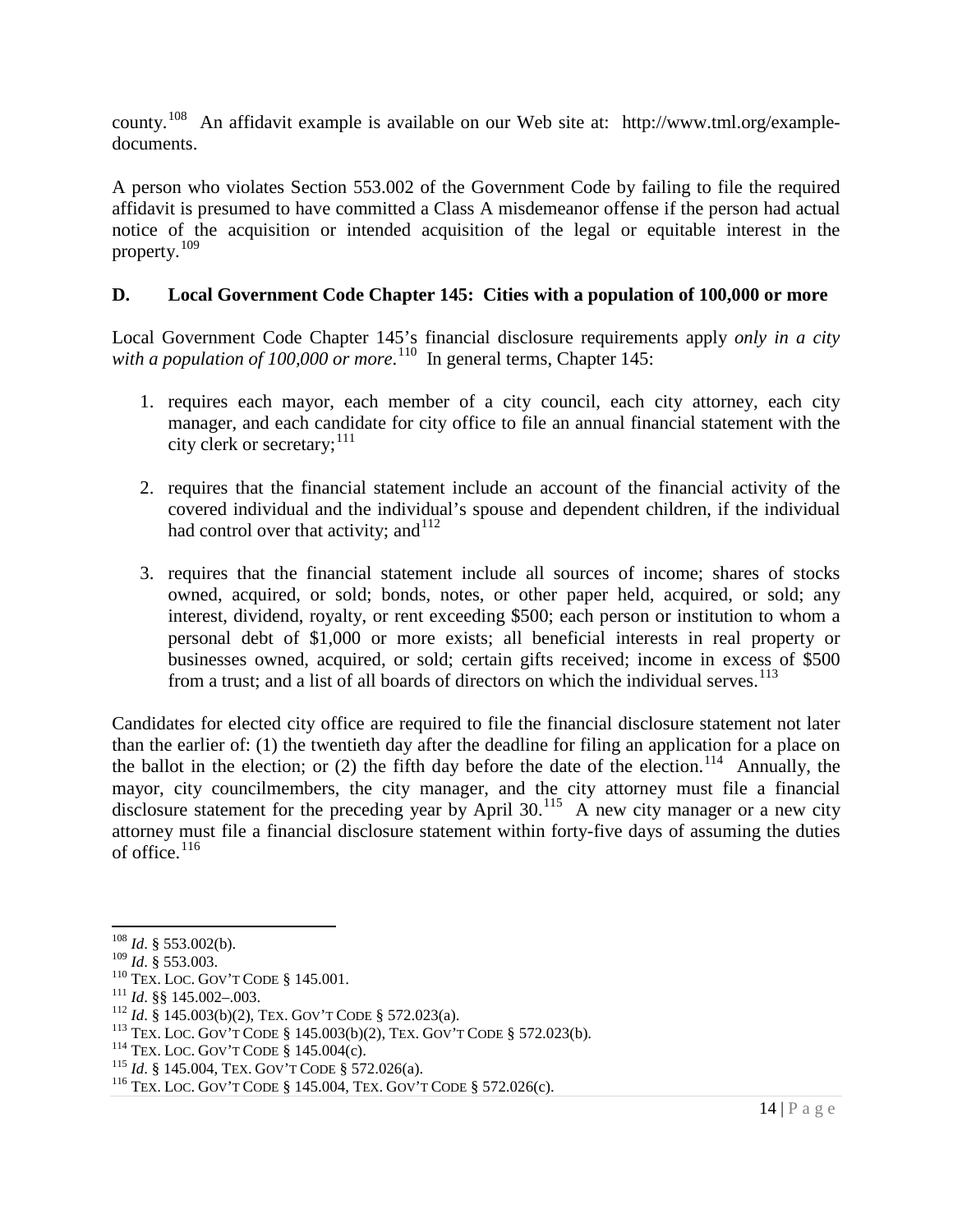City officers and candidates for elected city office must file the financial statement on a form provided by the Texas Ethics Commission.<sup>[117](#page-14-0)</sup> A detailed listing of the required contents can be found in Section 572.023 of the Texas Government Code. If information in the financial disclosure form is required to be filed by category, Section 572.022 sets forth reporting categories. The city secretary must deliver (by mail, personal delivery, e-mail, or other electronic transfer) copies of the form to city officers and candidates for city office within certain time deadlines.<sup>[118](#page-14-1)</sup>

The completed financial disclosure statement is filed with the city clerk or secretary.<sup>[119](#page-14-2)</sup> Statements are public records and are to be maintained so as to be accessible to the public during regular office hours. [120](#page-14-3)

Both criminal and civil penalties may be imposed for failure to file a financial disclosure statement. An offense under Chapter 145 is a class B misdemeanor, which is punishable by a fine up to \$2,000 and/or confinement up to 180 days.<sup>[121](#page-14-4)</sup> Section 145.010 sets forth a process whereby a civil penalty up to \$1,000 can be assessed upon failure to comply after notice is received from the city attorney.

The city secretary shall grant an extension of not more than sixty days for the filing of the financial disclosure statement to a city officer or a person appointed to a city office if: (1) the individual makes an extension request before the filing deadline; or (2) the individual's physical or mental capacity prevents either the filing or the request for an extension before the filing date.<sup>[122](#page-14-5)</sup> Extensions shall not be granted to candidates for elected city office.<sup>[123](#page-14-6)</sup>

The city secretary shall maintain a list of the city officers and candidates required to file a financial disclosure statement. No later than ten days after the filing deadline, the city secretary shall provide a list to the city attorney showing for each city officer and candidate for city office: (1) whether the individual filed a timely statement; (2) whether the individual was granted an extension and the new filing deadline; or (3) whether the individual did not timely file a financial statement or receive an extension of time.<sup>[124](#page-14-7)</sup>

#### **E. Miscellaneous Conflicts Provisions**

#### **1. Plats**

A provision governing conflicts of interest in the plat approval process was added to state law in 1989. It requires a member of a municipal authority responsible for approving plats who has a substantial interest in a subdivided tract to file an affidavit stating the nature and extent of the

<span id="page-14-7"></span><span id="page-14-6"></span>

<span id="page-14-1"></span><span id="page-14-0"></span><sup>&</sup>lt;sup>117</sup> TEX. LOC. GOV'T CODE § 145.005(a).<br><sup>118</sup> *Id.* §§ 145.002, 145.005(b)<br><sup>119</sup> *Id.* § 145.003(b).

<span id="page-14-4"></span>

<span id="page-14-5"></span>

<span id="page-14-3"></span><span id="page-14-2"></span><sup>120</sup> *Id.* § 145.007(a). 121 *Id.* § 145.009. 122 *Id.* § 145.004(e). 123 *Id.* § 145.004(f). 124 *Id.* § 145.008.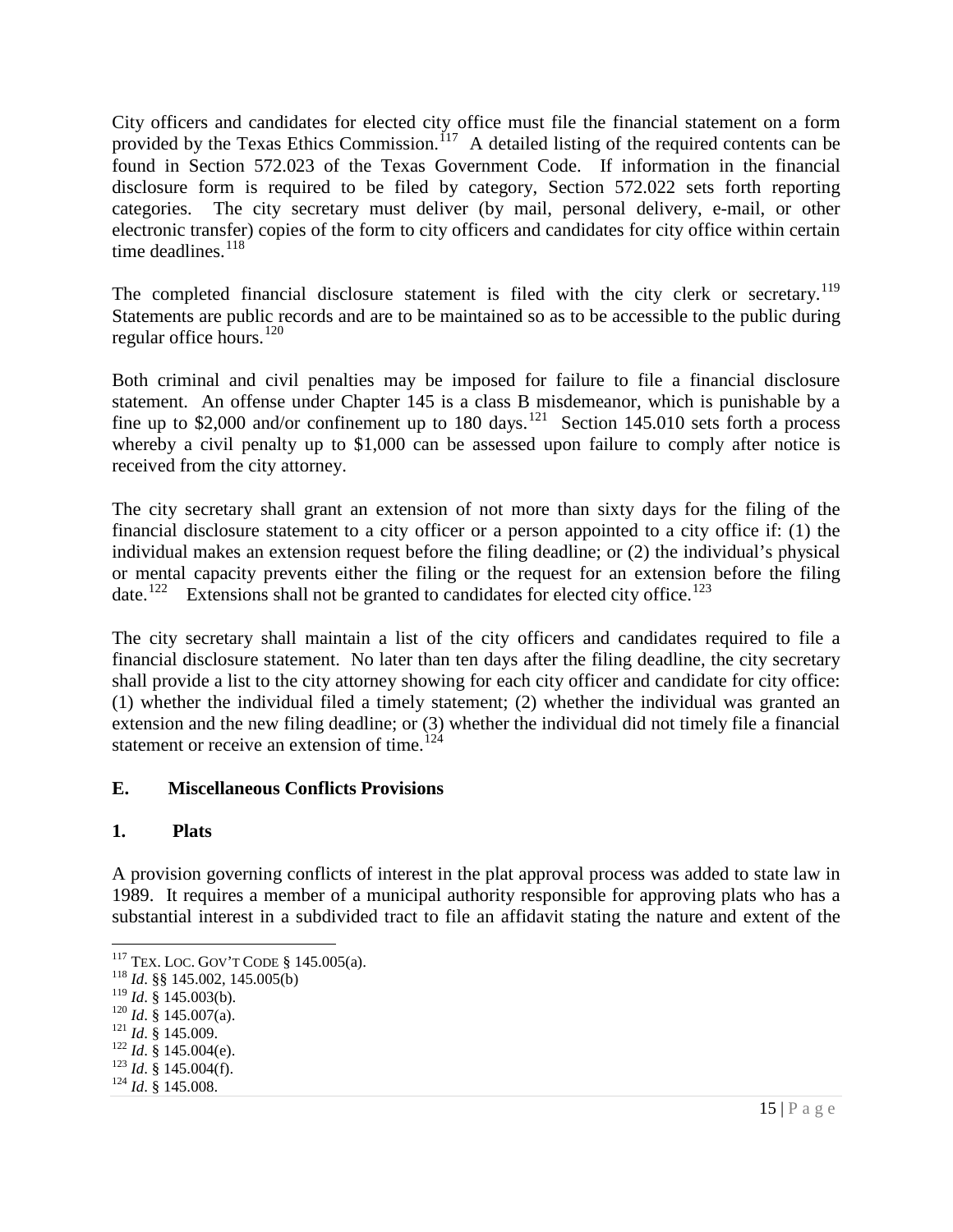interest and abstain from further participation in the matter.<sup>[125](#page-15-0)</sup> The affidavit must be filed with the municipal secretary or clerk before a vote or decision regarding the approval of a plat for the tract.

For purposes of this disclosure requirement, "subdivided tract" means a tract of land, as a whole, that is subdivided. The term does not mean an individual lot in a subdivided tract of land.<sup>[126](#page-15-1)</sup>

A person has a substantial interest in a subdivided tract if the person:

(1) has an equitable or legal ownership interest in the tract with a fair market value of \$2,500 or more;

(2) acts as a developer of the tract;

(3) owns 10% or more of the voting stock or shares of or owns either 10% or more or \$5,000 or more of the fair market value of a business entity that:

(A) has an equitable or legal ownership interest in the tract with a fair market value of 2,500 or more; or

(B) acts as a developer of the tract; or

(4) receives in a calendar year funds from a business entity described in (3) that exceed 10% of the person's gross income for the previous year.<sup>[127](#page-15-2)</sup>

A person is also considered to have a substantial interest in a subdivided tract if the person is related in the first degree by consanguinity or affinity to another person who has a substantial interest in the tract. An offense under this subsection is a Class A misdemeanor.<sup>[128](#page-15-3)</sup> The finding by a court of a violation of this requirement does not render voidable an action of the municipal authority responsible for approving plats, unless the measure would not have passed without the vote of the member who violated the requirement.<sup>[129](#page-15-4)</sup>

## **2. Depository**

A bank is disqualified from serving as the depository of the city if an officer or employee of the city who has a duty to select the depository owns or has a beneficial interest, individually or collectively, in more than 10 percent of the outstanding capital stock of the bank.<sup>[130](#page-15-5)</sup> In other words, a city council may not select a bank as the city's depository if a mayor or councilmember owns more than 10 percent of the bank.

If an officer or employee of the city is a director or officer of the bank, or owns 10 percent or less of the capital stock of the bank, the bank is not disqualified from serving as the city's depository so long as: (1) the interested officer or employee does not vote or take part in the proceedings;

- <span id="page-15-2"></span>
- 
- <span id="page-15-4"></span><span id="page-15-3"></span><sup>129</sup> *Id*. § 212.017(f). <sup>130</sup> *Id*. § 131.903(a)(2).
- <span id="page-15-5"></span>

<span id="page-15-1"></span><span id="page-15-0"></span><sup>125</sup> *Id*. § 212.017(d). <sup>126</sup> *Id*. § 212.017(a). <sup>127</sup> *Id*. § 212.017(b). <sup>128</sup> *Id*. § 212.017(e).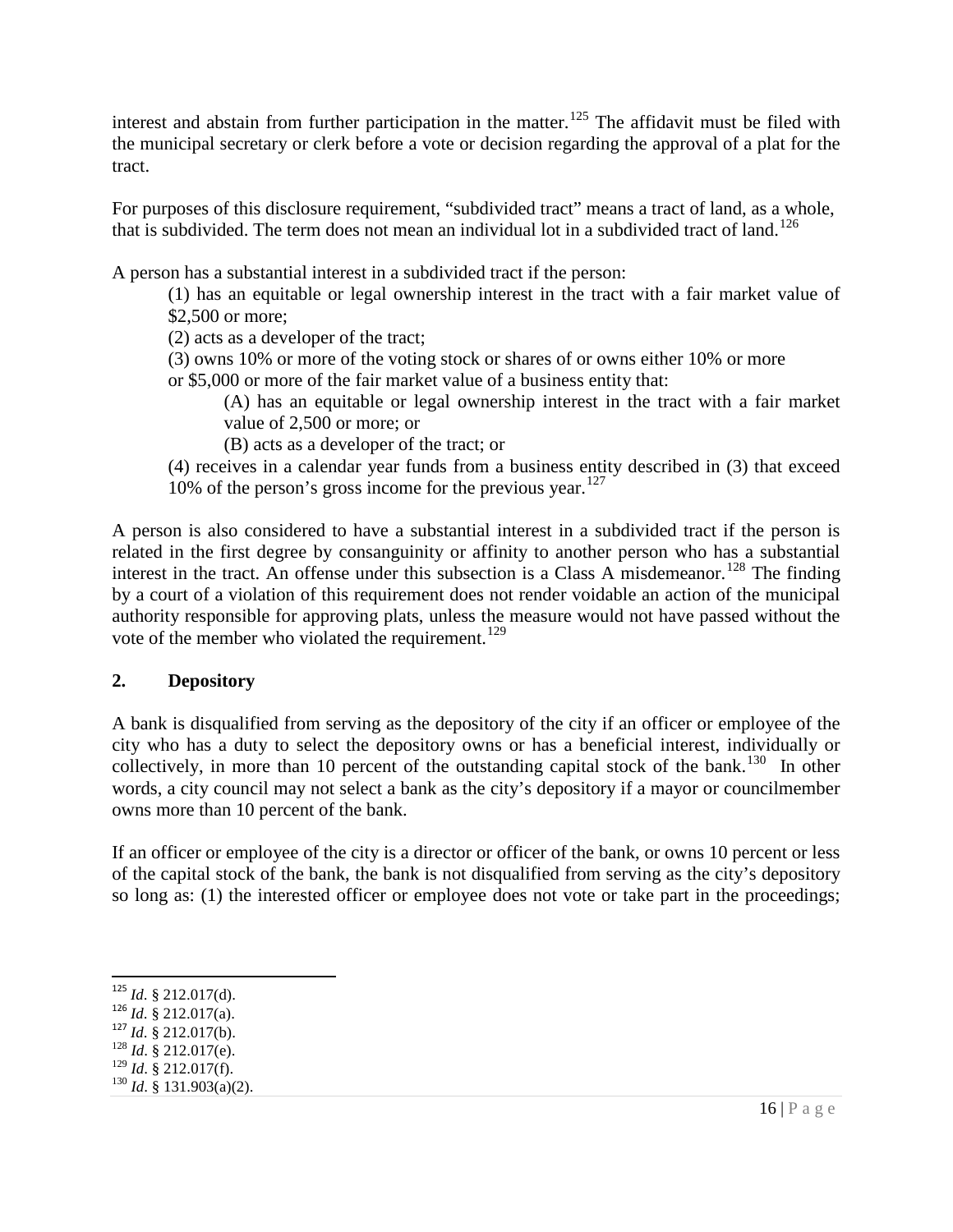and (2) a majority of the other members of the city council vote to select the bank as the depository.[131](#page-16-0)

The attorney general has concluded that Section 131.903 of the Local Government Code regarding conflicts of interest in the selection of banks as depositories is an exception to the general conflicts of interest statute in Chapter 171 of the Local Government Code.<sup>[132](#page-16-1)</sup> That being said, TML attorneys advise that any local public official with a "substantial interest" in a bank, as that term is defined by Chapter 171 of the Local Government Code, comply with the Chapter 171 requirements of (1) filing an affidavit that discloses the potential conflict; and (2) abstaining from participating in the selection of the bank, even if the potential conflict doesn't trigger the specific conflict of interest provision under Local Government Code Section 131.903.

## **III. ACTING AS A SURETY**

There are various instances in which a city may require an entity with which it contracts to utilize a surety (sometimes referred to as a guarantor or secondary obligor).<sup>133</sup> In addition, certain city officers may be required to execute a bond in conjunction with their office.<sup>[134](#page-16-3)</sup>

A local public official commits a Class A misdemeanor offense if the official knowingly: (1) acts as a surety for a business entity that has work, business, or a contract with the governmental entity or (2) acts as a surety on any official bond required of an officer of the governmental entity.<sup>[135](#page-16-4)</sup> For the purposes of these violations, a "local public official" is defined to mean "a member of the governing body or another officer, whether elected, appointed, paid, or unpaid, of any . . . municipality . . . who exercises responsibilities beyond those that are advisory in nature."<sup>[136](#page-16-5)</sup>

## **IV. PURCHASING**

At meetings throughout the budget year, the city council may be called on to approve the purchase of goods, services, and property. With limited exceptions, before a city enters into a contract that requires an expenditure of more than \$50,000, it must comply with the procedures for competitive sealed bidding or competitive sealed proposals in Chapter 252 of the Texas Local Government Code.<sup>[137](#page-16-6)</sup> As an alternative to competitive sealed bidding or proposals, a city may use the following procurement methods: (1) the reverse auction procedure for purchasing in Section 2155.062(d) of the Government Code; (2) a cooperative purchasing program under

<span id="page-16-0"></span><sup>&</sup>lt;sup>131</sup> *Id.* Tex. Att'y Gen. LO-97-093.

<span id="page-16-2"></span><span id="page-16-1"></span><sup>&</sup>lt;sup>133</sup> See, e.g., Wisenbaker v. Johnny Folmar Drilling Co., 334 S.W.2d 465, 466 (Tex. Civ. App.—Texarkana 1960, writ dism'd)(describing that the City of Quitman had filed suit against a drilling company and its surety on the company's performance bond for breach of contract).

<span id="page-16-3"></span><sup>&</sup>lt;sup>134</sup> See, e.g., TEX. LOC. GOV'T CODE § 22.072(c) (authorizing the city council in a type A general law city to require municipal officers to execute a bond payable to the city and conditioned that the officer will faithfully perform the duties of the office).

<span id="page-16-4"></span><sup>1&</sup>lt;sup>35</sup> TEX. LOC. GOV'T CODE § 171.003.<br><sup>136</sup> *Id.* § 171.001(1).<br><sup>137</sup> *Id.* §§ 252.021, 252.022.

<span id="page-16-5"></span>

<span id="page-16-6"></span>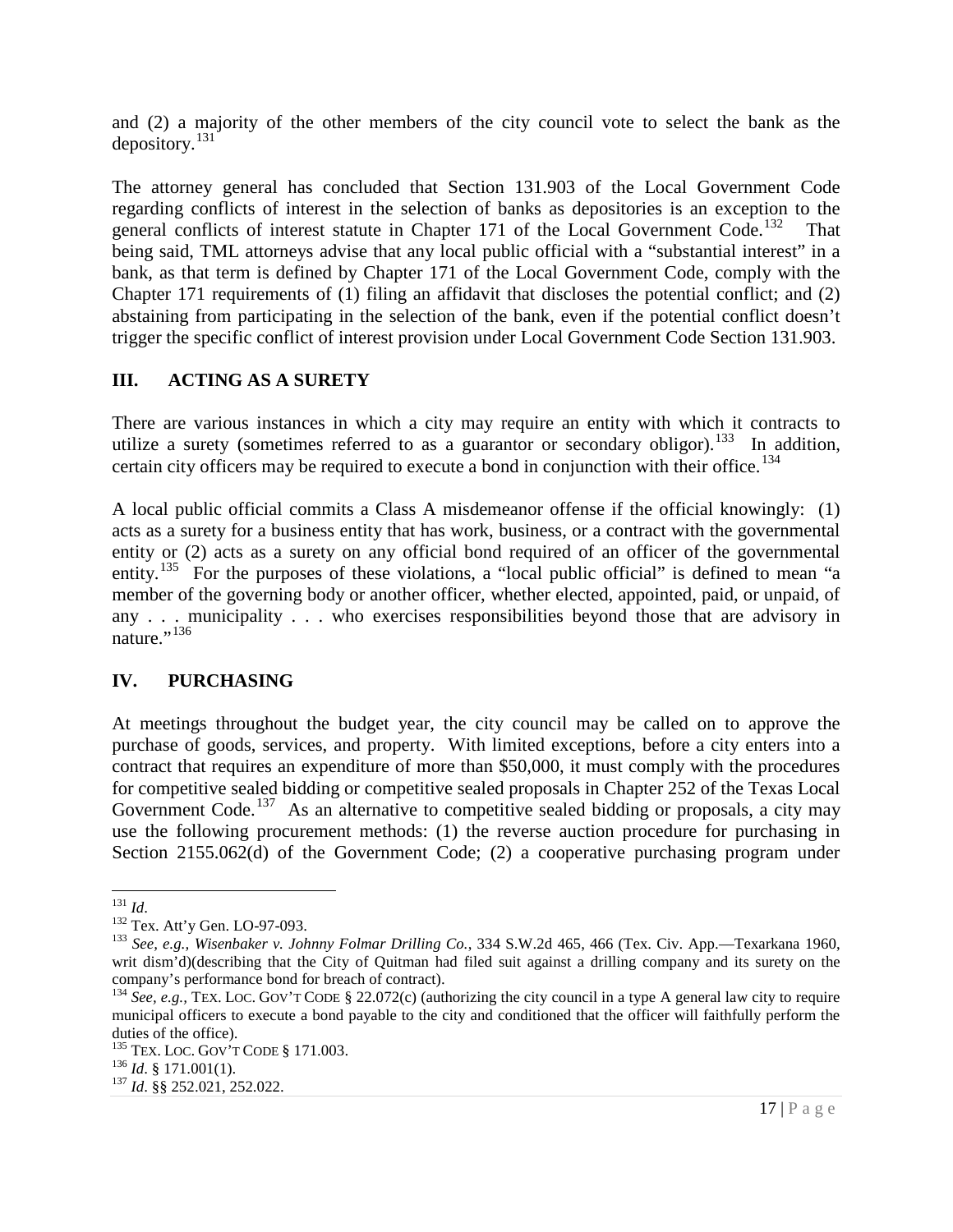Subchapters D and F of Chapter 271 of the Local Government Code; or (3) an alternative procurement method for city construction projects set out in Chapter 2269 of the Texas Government Code.<sup>[138](#page-17-0)</sup>

A city may use competitive sealed proposals for the purchase of any goods or services, including high technology items and insurance.<sup>[139](#page-17-1)</sup> However, construction projects must generally be procured using competitive bidding or specific alternative methods (discussed below).

For general procurement of goods or services (as discussed below, special rules may apply to construction procurement), a contract must be awarded to: (a) the lowest responsible bidder, or (b) the bidder who provides goods or services at the "best value."[140](#page-17-2) When determining "best value," the city may consider factors other than the purchase price of the goods and services, including among other things: (1) the reputation of the bidder and the bidder's goods or services; (2) the quality of the bidder's goods or services; (3) the bidder's past relationship with the city; and/or  $(4)$  any other lawful criteria.<sup>[141](#page-17-3)</sup>

The city must indicate in the bid specifications and requirements that the contract will be awarded either to the lowest responsible bidder or to the bidder who provides goods or services at the "best value" for the city. $142$ 

In addition, two provisions—Local Government Code Sections 271.905 and 271.9051 authorize the use of local preference when awarding a contract *under the Local Government Code*. Section 271.905 allows a city to consider a bidder's principal place of business when a city awards a contract for real or personal property.<sup>[143](#page-17-5)</sup> Specifically, it provides that if a city receives one or more bids from a bidder whose principal place of business is in the city and whose bid is within three percent of the lowest bid price of a non-resident, the city may pick the resident bidder after a written determination that the decision is in the best interests of the city.<sup>[144](#page-17-6)</sup> This is a useful provision for awarding contracts, but it appears to be directed towards the purchase of tangible items rather than services.

Section 271.9051 authorizes a city to give a preference to a local bidder when awarding a contract for personal property *or services* if: (1) the local bid is within five percent of the lowest bid that isn't local, and (2) the city's governing body finds in writing that the local bid offers the best combination of price and economic development factors such as local employment and tax revenues. Legislation passed in 2009 and 2011 limits the applicability of this provision to

<span id="page-17-0"></span><sup>&</sup>lt;sup>138</sup> *Id.* § 252.021. House Bill 628, passed during the 2011 regular legislative session, consolidated the alternative procurement methods for most governmental entities into a new Chapter 2267 of the Texas Government Code. Senate Bill 1093, passed during the 2013 regular legislative session, moves those methods to Chapter 2269 of the Texas Government Code.<br> $^{139}$  *Id.* § 252.021(b).

<span id="page-17-3"></span><span id="page-17-2"></span><span id="page-17-1"></span><sup>139</sup> *Id*. § 252.021(b). <sup>140</sup> *Id*. § 252.043. <sup>141</sup> *Id.* <sup>142</sup> *Id.* <sup>143</sup> *Id.* § 271.905. <sup>144</sup> *Id*.

<span id="page-17-4"></span>

<span id="page-17-6"></span><span id="page-17-5"></span>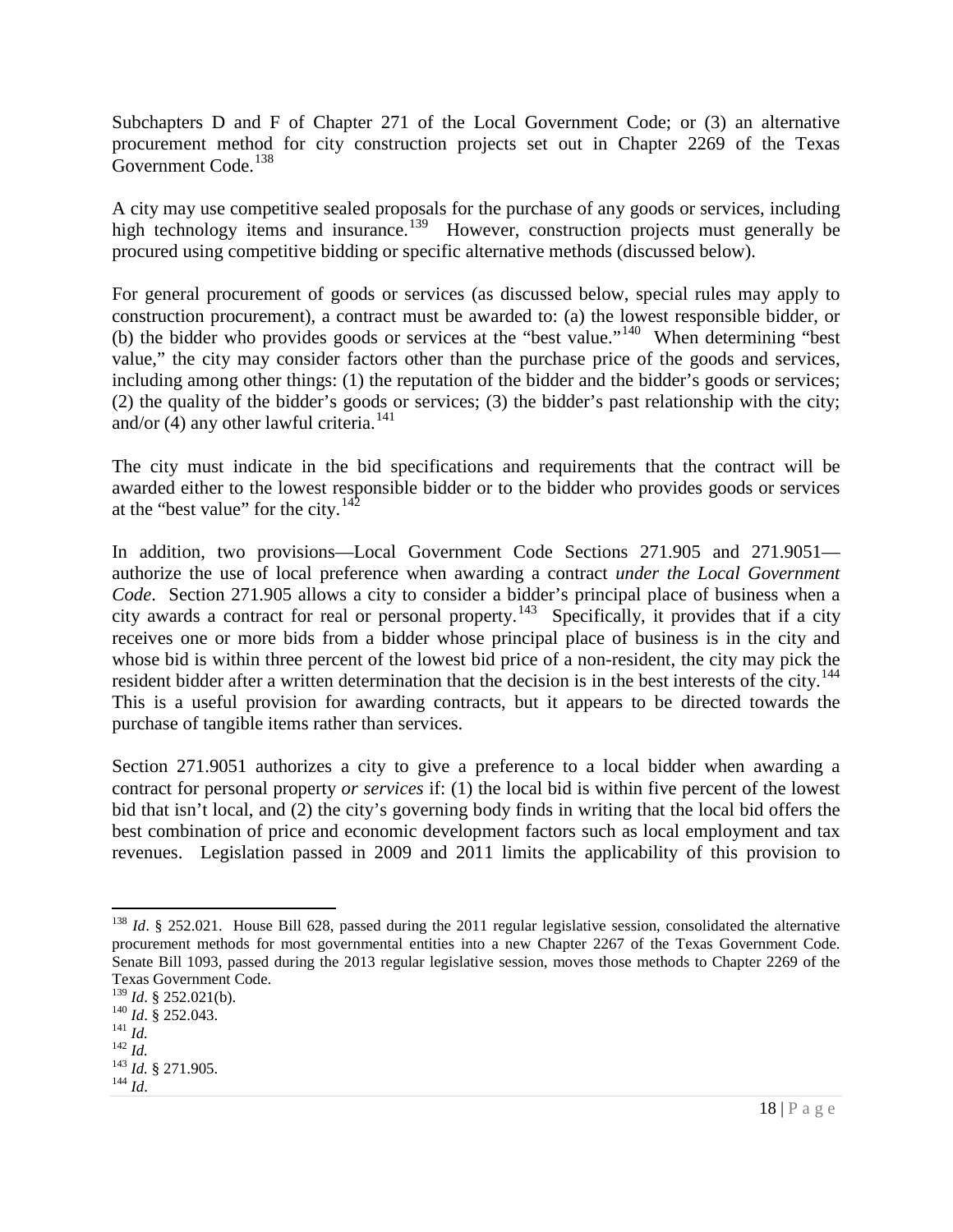contracts for construction services that are less than \$100,000 and contracts for other purchases that are less than \$500,000.

A city does not have to comply with competitive procurement requirements for certain expenditures, even if the expenditure is over \$50,000. The most common exemptions are as follows (see Section 252.022(a) of the Local Government Code for a complete list of exemptions):

- A procurement made because of a public calamity that requires the immediate appropriation of money to relieve the necessity of the city's residents or to preserve the property of the municipality.<sup>[145](#page-18-0)</sup>
- A procurement necessary to preserve or protect the public health or safety of the city's residents. [146](#page-18-1)
- A procurement necessary because of unforeseen damage to public machinery, equipment, or other property.<sup>[147](#page-18-2)</sup>
- A procurement for personal, professional, or planning services.<sup>[148](#page-18-3)</sup>  $\frac{148}{149}$  $\frac{148}{149}$  $\frac{148}{149}$  or planning services.<sup>148</sup>
- A purchase of land or a right-of-way.<sup>149</sup>
- A purchase of land or a right-of-way.<sup>149</sup><br>• A procurement of items that are available from only one source.<sup>[150](#page-18-5)</sup>

Whether or not to use any of the exemptions is up to each city, and the decision should be made based on the advice of local legal counsel.

A city, in making an expenditure of more than \$3,000 but less than \$50,000, shall contact at least two HUBs on a rotating basis, based on information provided by the Texas Comptroller's Office pursuant to Chapter 2161 of the Government Code, see information at http://www.window.state.tx.us/procurement/prog/hub/.<sup>[151](#page-18-6)</sup> If the list fails to identify a HUB in the county in which the city is located, the city is exempt.<sup>[152](#page-18-7)</sup>

For construction projects that involve the construction of a building that is to be designed and constructed in accordance with accepted building codes (commonly referred to as "vertical construction projects"), and those that are civil engineering projects (commonly referred to as "horizontal construction projects"), a city may use many of the alternative procurement methods set out in Chapter 2269 of the Texas Government Code.<sup>[153](#page-18-8)</sup> The alternative methods are:

<span id="page-18-0"></span><sup>&</sup>lt;sup>145</sup> *Id.* § 252.022(a)(1).<br><sup>146</sup> *Id.* § 252.022(a)(2).

<span id="page-18-3"></span><span id="page-18-2"></span><span id="page-18-1"></span><sup>&</sup>lt;sup>147</sup> *Id*. § 252.022(a)(3).<br><sup>148</sup> *Id*. § 252.022(a)(4). Certain professional services, however, must be procured through a competitive selection process under Chapter 2254 of the Government Code (the Professional Services Procurement Act).<br><sup>149</sup> Id. § 252.022(a)(6).

<span id="page-18-8"></span><span id="page-18-7"></span>

<span id="page-18-6"></span><span id="page-18-5"></span><span id="page-18-4"></span><sup>150</sup> *Id*. § 252.022(a)(7).<br>
<sup>151</sup> *Id*. § 252.022(a)(7).<br>
<sup>151</sup> *Id*. § 252.0215.<br>
<sup>152</sup> *Id*.<br>
<sup>152</sup> *Id*. 152 *Id*.<br>
<sup>153</sup> House Bill 628, passed during the 2011 regular legislative session, consolidated the alternative methods for most governmental entities into a new Chapter 2267 of the Texas Government Code. Senate Bill 1093, passed during the 2013 regular legislative session, moves those methods to Chapter 2269 of the Texas Government Code.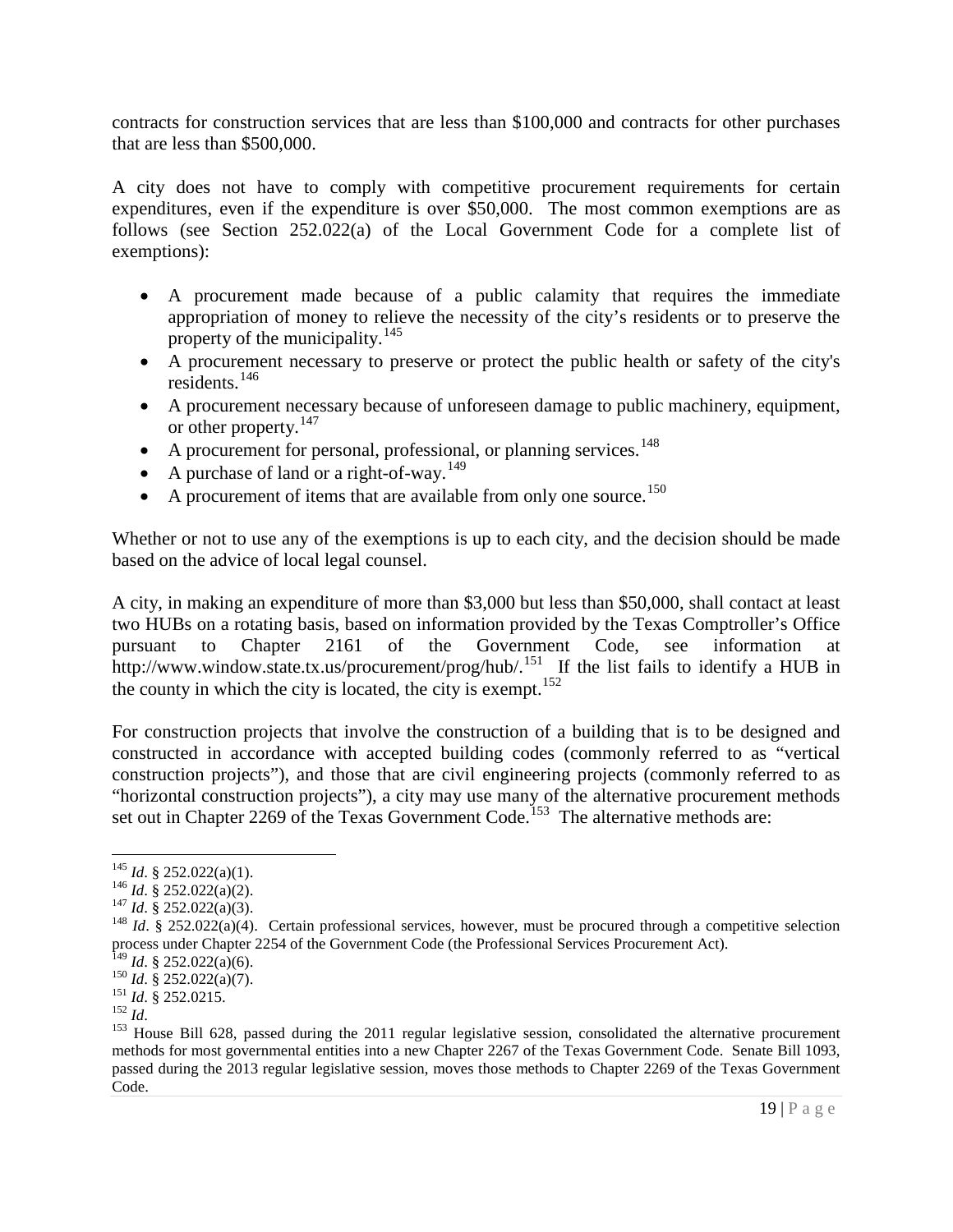- Competitive bidding (which is different than the "standard" competitive bidding processes in Chapter 252/Chapter 271, Subchapter B).<sup>[154](#page-19-0)</sup>
- processes in Chapter 252/Chapter 271, Subchapter B).  $154$ <br>• Competitive sealed proposals (may be used for civil engineering projects).  $155$ s (may be used for civil engineering projects).  $155$ <br> $156$
- Construction manager agent.  $156$
- Construction manager agent.<sup>150</sup><br>• Construction manager at risk (may be used for civil engineering projects).<sup>[157](#page-19-3)</sup> manager at risk (may be used for civil engineering projects).<sup>157</sup><br><sup>[158](#page-19-4)</sup> (may not generally be used for civil engineering projects) elt
- Design-build<sup>158</sup> (may not generally be used for civil engineering projects, although a handful of very large cities—those over 100,000 in population—may use design-build for a limited number of civil works projects under Government Code Chapter 2269, Subchapter H).
- Job order contract (may not be used for civil engineering projects).<sup>159</sup>

For each of the methods listed above, a city awards the contract to the contractor who provides the "best value" to the city based on the selection criteria established by the city in its procurement documents. The selection criteria may generally include factors other than the construction cost, including among other things: (1) the reputation of the contractor and the contractor's goods or services; (2) the quality of the contractor's goods or services; and (3) the contractor's past relationship with the city.<sup>[160](#page-19-6)</sup>

Any provision in the charter of a home rule city that relates to the notice of contracts, advertisement of the notice, requirements for the taking of sealed bids based on specifications for public improvements or purchases, the manner of publicly opening bids or reading them aloud, or the manner of letting contracts that is in conflict with Chapter 252 controls unless the governing body elects to have Chapter 252 supersede the charter.<sup>16f</sup>

Chapter 271, Subchapters D and F, of the Local Government Code (Cooperative Purchasing Programs) authorize cities to enter into cooperatives with the state or other local governments for the purpose of procuring goods and services. The state purchasing cooperative is online at http://www.window.state.tx.us/procurement/, and a joint TML/Texas Association of School Board cooperative is online at https://www.tasb.org/Services/BuyBoard.aspx. In addition, several councils of governments offer cooperative purchasing.

Section 2155.062(d) of the Texas Government Code authorizes the use of the reverse auction method for the purchase of goods and services. A reverse auction procedure is: (1) real-time bidding process usually lasting less than one hour and taking place at a previously scheduled time and Internet location in which multiple suppliers, anonymous to each other, submit bids to provide the designated goods or services; or (2) a bidding process usually lasting less than two

<span id="page-19-1"></span><span id="page-19-0"></span><sup>&</sup>lt;sup>154</sup> TEX. GOV'T CODE Chapter 2269, Subchapter C.<br><sup>155</sup> *Id.* Chapter 2269, Subchapter D.<br><sup>156</sup> *Id.* Chapter 2269, Subchapter E.<br><sup>157</sup> *Id.* Chapter 2269, Subchapter F.<br><sup>158</sup> *Id.* Chapter 2269, Subchapters G and H.

<span id="page-19-2"></span>

<span id="page-19-3"></span>

<span id="page-19-5"></span><span id="page-19-4"></span><sup>&</sup>lt;sup>159</sup> *Id*. Chapter 2269, Subchapter I.<br><sup>160</sup> *Id*. § 2269.056.<br><sup>161</sup> TEX. LOC. GOV'T CODE § 252.002.

<span id="page-19-6"></span>

<span id="page-19-7"></span>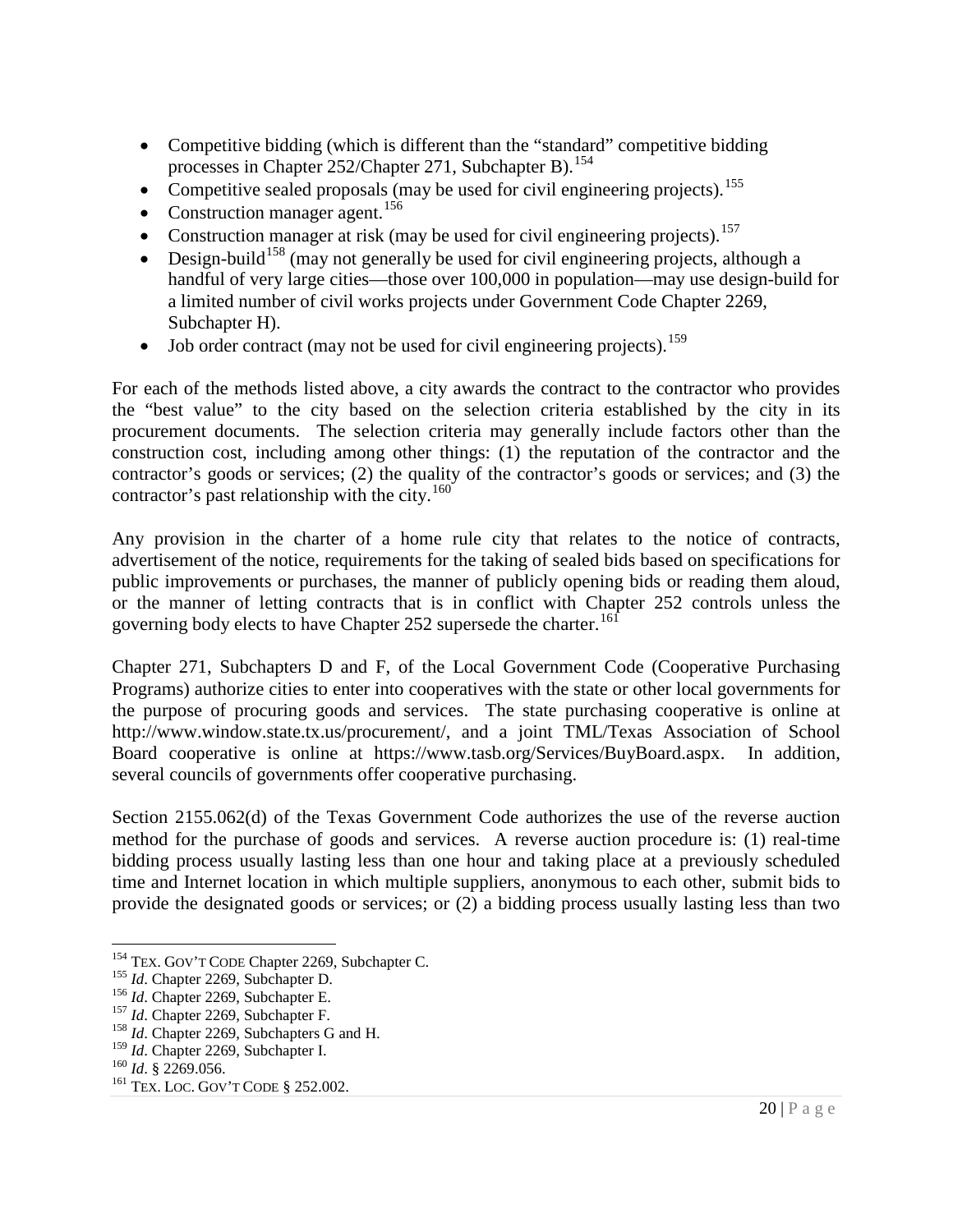weeks and taking place during a previously scheduled period and at a previously scheduled Internet location, in which multiple suppliers, anonymous to each other, submit bids to provide the designated goods or services.<sup>[162](#page-20-0)</sup>

A contract made without compliance with competitive procurement laws is void, and performance of the contract may be enjoined by any property tax paying resident or a person who submitted a bid for a contract to which the competitive sealed bidding requirement applies, regardless of residency, if the contract is for the construction of public works.<sup>163</sup> The specific criminal penalties are as follows:

- A municipal officer or employee who intentionally or knowingly makes or authorizes separate, sequential, or component purchases to avoid the competitive procurement requirements of Chapter 252 commits a Class B misdemeanor.<sup>[164](#page-20-2)</sup>
- A municipal officer or employee who intentionally or knowingly violates the competitive procurement requirements of Chapter 252 commits a Class B misdemeanor.<sup>[165](#page-20-3)</sup>
- A municipal officer or employee who intentionally or knowingly violates Chapter 252 other than by conduct described above commits a Class C misdemeanor.<sup>166</sup>

A final conviction for an offense constituting a Class B misdemeanor results in the immediate removal of that person from office or employment. For a period of four years following conviction, the removed officer or employee is ineligible to be appointed or elected to a public office in Texas, to be re-employed by the city, or to receive any compensation through a contract with that city. $167$ 

New requirements were adopted in H.B. 1295, to be codified as Subchapter Z, Chapter 2252, Government Code. H.B. 1295 will apply to contracts entered into after January 1, 2016. The bill provides that: (1) a city is prohibited from entering into a contract with a business entity unless the business entity submits a disclosure of interested parties (i.e., discloses a person who has a controlling interest in the business or who actively participates in facilitating the contract for the business) if the contract: (a) requires an action or vote by the city council before the contract may be signed; or (b) the contract has a value of at least \$1 million; and (2) a city must, not later than 30 days after receiving a disclosure, submit a copy to the Texas Ethics Commission. The bill directs the Texas Ethics Commission to create a disclosure form and adopt rules necessary to implement the new requirement. As of the date this publication was prepared, neither the rules nor the form have been adopted by the Commission. City officials should be aware of the new law and consult with local legal counsel regarding its application.

<span id="page-20-1"></span><span id="page-20-0"></span><sup>&</sup>lt;sup>162</sup> TEX. GOV'T CODE § 2155.062(d).<br><sup>163</sup> TEX. LOC. GOV'T CODE § 252.061.<br><sup>164</sup> *Id.* § 252.062.<br><sup>165</sup> *Id.* <sup>167</sup> *Id.* § 252.063.

<span id="page-20-2"></span>

<span id="page-20-3"></span>

<span id="page-20-4"></span>

<span id="page-20-5"></span>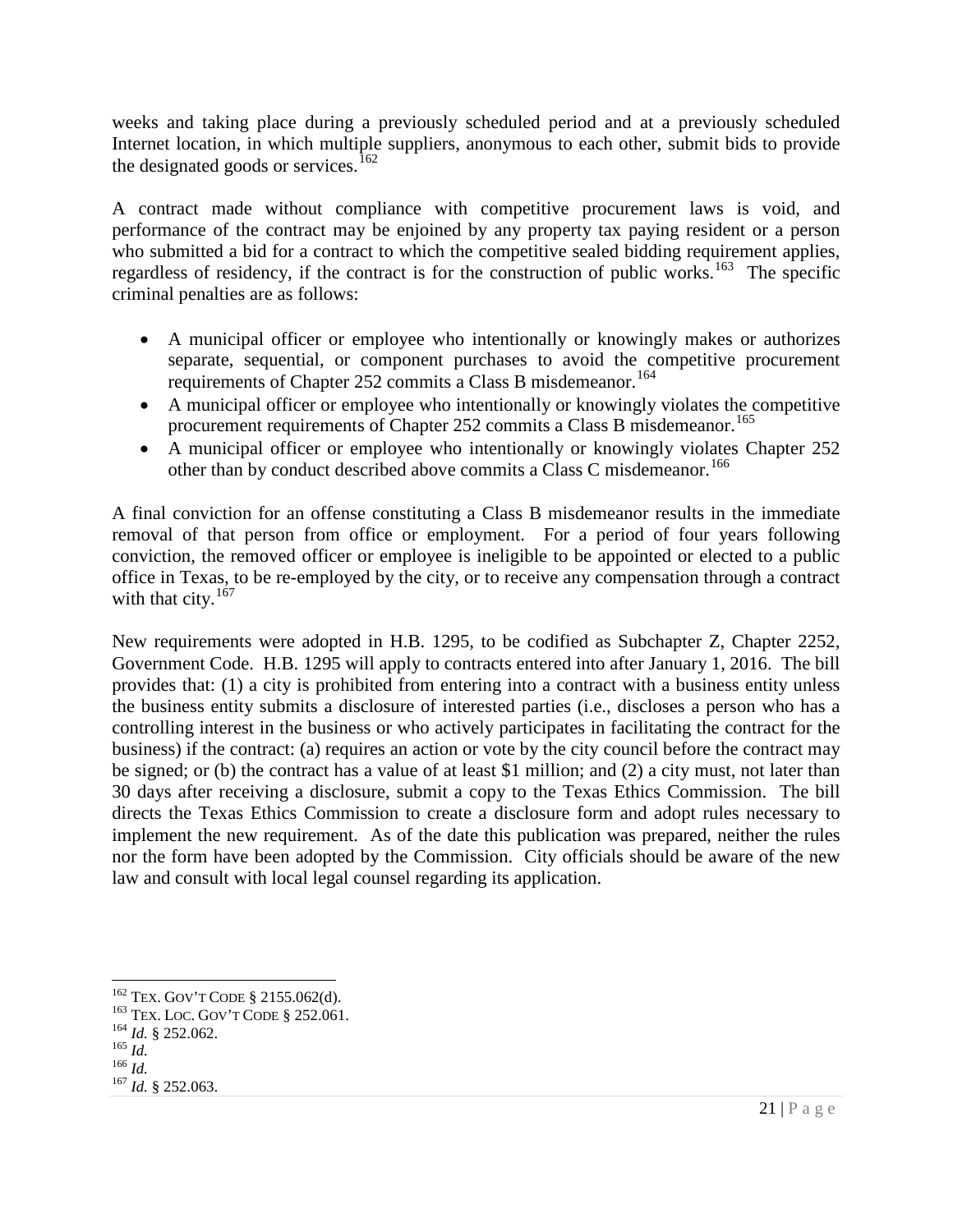#### **V. NEPOTISM**

"Texas was the first state in the nation to recognize 'the need for nepotism regulations and restrictions'; it first did so in 1907."<sup>168</sup> Chapter 573 of the Texas Government Code is the Chapter 573 of the Texas Government Code is the primary anti-nepotism law in Texas.<sup>[169](#page-21-1)</sup>

In many cities, the city council exercises final control over hiring decisions. In such a city, the general rule is that a councilmember is prohibited from appointing, confirming the appointment of, or voting on the appointment of an individual if: (1) the individual is related to himself or any member of the council within the third degree by consanguinity (blood) or within the second degree by affinity (marriage); and (2) the position will be directly or indirectly compensated from public funds.<sup>[170](#page-21-2)</sup> Chapter 573 does not require that the nepotism problem be disclosed or documented in any particular fashion.

The resignation of a councilmember does not resolve nepotism problems where the councilmember continues to serve in a holdover capacity.<sup>171</sup> However, once the city fills the former officer's position and has qualified and sworn a new person into office, the local entity may then hire a close relative of the former official.

There are two statutory exceptions to the prohibition against the appointment of close relatives. Chapter 573 does not apply to cities with fewer than 200 people.<sup>172</sup> An exception (referred to as the "continuous employment exception") also exists for relatives who are continuously employed prior to the public official's election or appointment for: (a) thirty days, if the public official was appointed; (b) six months, if the public official is elected at an election other than the general election; or (c) one year, if the public official is elected at the general election.<sup>[173](#page-21-5)</sup> But if an individual continues in a position under this exception, the public official to whom the individual is related "may not participate in any deliberation or voting on the appointment, reappointment, confirmation of the appointment or reappointment, employment, reemployment, change in status, compensation, or dismissal of the individual if that action applies only to the individual and is not taken regarding a bona fide class or category of employees."<sup>[174](#page-21-6)</sup>

<span id="page-21-0"></span><sup>&</sup>lt;sup>168</sup> OFFICE OF THE TEXAS ATTORNEY GENERAL, 2006 PUBLIC OFFICERS: TRAPS FOR THE UNWARY 17 (2006) (citing *Collier v. Firemen's & Policemen's Civil Serv. Comm'n of Wichita Falls*, 817 S.W.2d 404, 408 (Tex. App.—Fort Worth 1991, writ denied); Richard D. White Jr., *Consanguinity by Degrees: Inconsistent Efforts to Restrict Nepotism in State Government*, 32 ST. & LOC. GOV'T REV. 108, 109 (Spring 2000)).<br><sup>169</sup> TEX. GOV'T CODE §§ 573.001–.084.

<span id="page-21-1"></span>

<span id="page-21-2"></span><sup>&</sup>lt;sup>170</sup> Id. § 573.041. A "public official" is defined to mean "(A) an officer of this state or of a district, county, municipality, precinct, school district, or other political subdivision of this state; (B) an officer or member of a board of this state or of a district, county, municipality, school district, or other political subdivision of this state; or (C) a

<span id="page-21-4"></span>

<span id="page-21-6"></span><span id="page-21-5"></span>

<span id="page-21-3"></span>judge of a court created by or under a statute of this state." *Id.* § 573.001(3).<br><sup>171</sup> TEX. CONST. art. XVI, § 17; Tex. Att'y Gen. Op. No. JM-636 (1987).<br><sup>172</sup> TEX. GOV'T CODE § 573.061(7).<br><sup>173</sup> Id. § 573.062.<br><sup>174</sup> Id in a deliberation regarding a merit salary increase for his sibling who was working under the continuous employment exception and explaining that the term deliberation "embraces any discussion or consideration of a measure").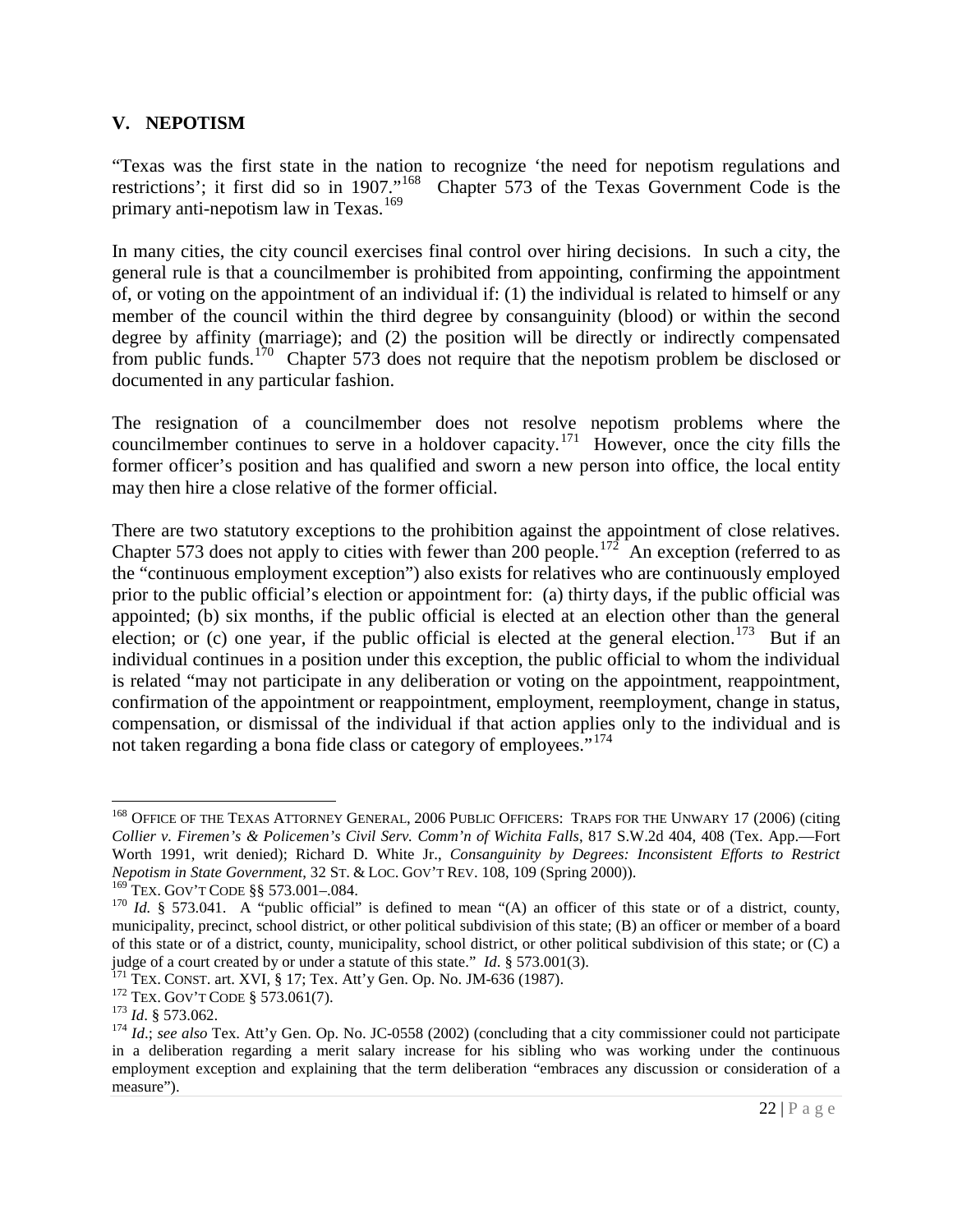In some cities, the city council has delegated final hiring authority to an employee. The delegation of final hiring authority, by ordinance, does not relieve a city council of its nepotism problems.[175](#page-22-0) However, if final hiring authority has been delegated by city charter, reserving no authority in the city council, it is a valid delegation and may relieve the council of nepotism problems.[176](#page-22-1)

In addition to placing prohibitions on the hiring of close relatives, Chapter 573 prohibits a public official from trading nepotistic appointments.<sup>[177](#page-22-2)</sup> For instance, a city councilmember is prohibited from appointing an individual who is closely related to a county commissioner where there is an understanding that the county commissioner will return the favor by hiring the city councilmember's close relative.

Chapter 573 also contains prohibitions applicable to candidates. A candidate is prohibited from taking "affirmative action to influence the following individuals regarding the appointment, reappointment, confirmation of the appointment or reappointment, employment, reemployment, change in status, compensation, or dismissal of another individual related to the candidate within" the third degree by blood or second degree by marriage: (1) an employee of the office to which the candidate seeks election; or (2) an employee or officer of the governmental body to which the candidate seeks election.<sup>[178](#page-22-3)</sup>

Noncompliance with Chapter 573 may subject the appointing officer(s) to severe consequences including removal from office and criminal sanctions.<sup>[179](#page-22-4)</sup>

# **VI. PENAL CODE PROVSIONS**

There are various provisions of the Texas Penal Code commonly used to prosecute crimes related to government and government officials. This section highlights some of these provisions.

# **A. Bribery, Gifts, and Honorariums**

Chapter 36 of the Texas Penal Code, entitled "Bribery and Corrupt Influences," proscribes certain conduct such as bribery, coercion of a public servant or voter, attempts to influence the

<span id="page-22-0"></span><sup>&</sup>lt;sup>175</sup> Tex. Att'y Gen. Op. No. DM-2 (1991) (members of city council of a Type A general law city did not avoid prohibitions of anti-nepotism law by delegating hiring responsibility to the city administrator).<br><sup>176</sup> Tex. Att'y Gen. Op. Nos. GA-0226 (2004) (explaining that a home-rule city may delegate final hiring authority

<span id="page-22-1"></span>to the city manager to avoid application of Section 573.041 to the city council if it delegates full and final authority by charter, reserving no authority in the city council); GA-0595 (2008) ("If the charter provides the city manager with full and final appointing authority . . . and reserves no authority for the city's governing body . . . the city manager may appoint an individual who is related to a city commissioner, but is not related to the city manager, without contravening the nepotism statutes, Government Code chapter 573.").

<span id="page-22-3"></span><span id="page-22-2"></span><sup>177</sup> TEX. GOV'T CODE § 573.044. <sup>178</sup> *Id*. § 573.042.

<span id="page-22-4"></span><sup>179</sup> *Id.* §§ 573.081–.084.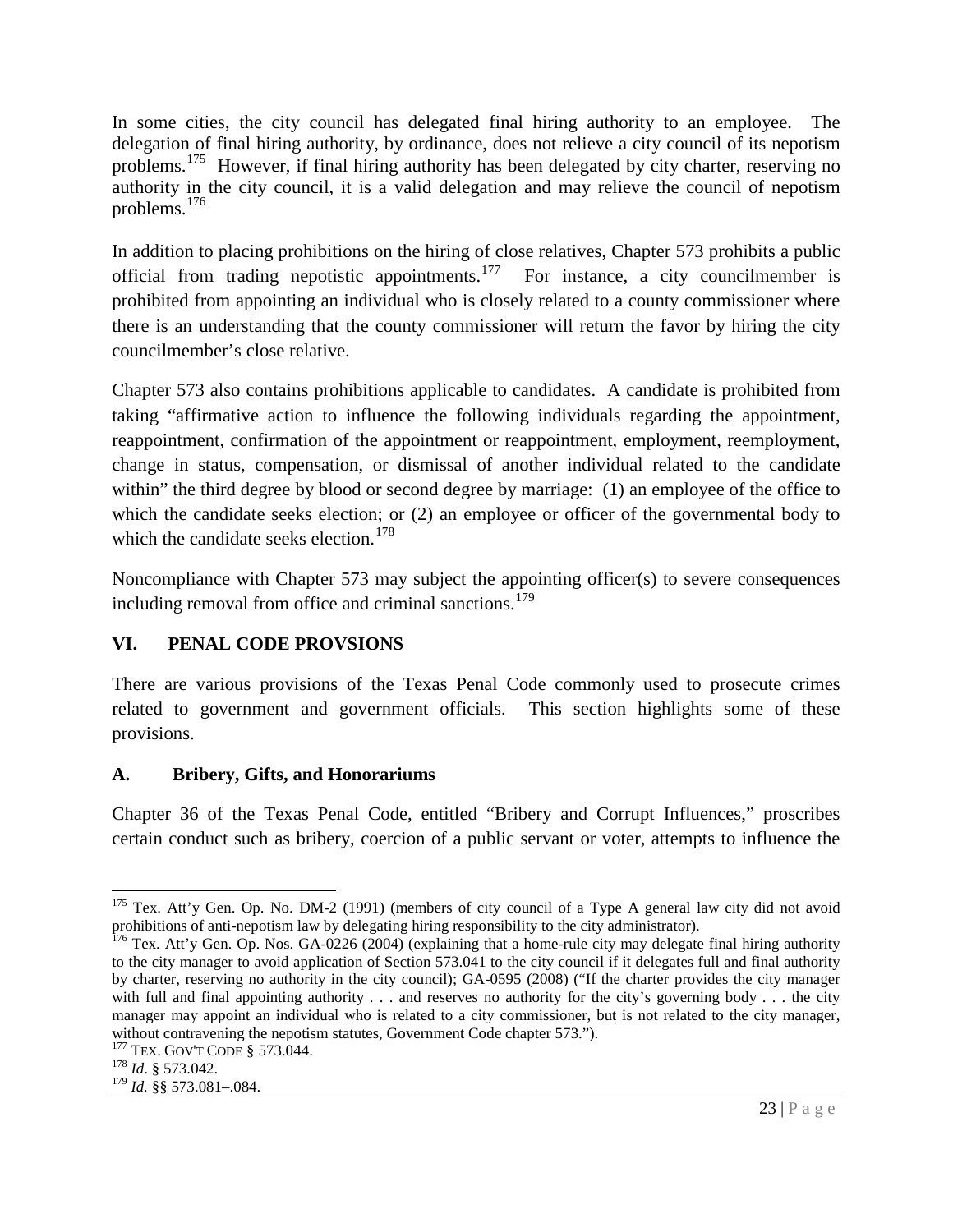outcome of certain proceedings, and tampering with a witness.<sup>180</sup> The Chapter deals generally with offenses involving a "public servant," which is defined to mean a person elected, selected, appointed, employed or otherwise designated as an "officer, employee, or agent of government," which includes a city.<sup>[181](#page-23-1)</sup> The Texas Ethics Commission is authorized to prepare written advisory opinions regarding Chapter 36 and those opinions are available on the Commission's Web site. [182](#page-23-2)

# **1. Bribery**

"A person commits the offense of bribery if he intentionally or knowingly offers, confers, or agrees to confer on another, or solicits, accepts, or agrees to accept from another any benefit as consideration for the recipient's decision, opinion, recommendation, vote, or other exercise of discretion as a public servant."<sup>[183](#page-23-3)</sup> It is no defense to prosecution that a person whom the actor sought to influence was not qualified to act in the desired manner because he had not assumed office or, for some other reason, lacked jurisdiction.<sup>[184](#page-23-4)</sup>

A "benefit" is anything reasonably regarded as pecuniary gain or advantage, including benefit to any other person in whose welfare the beneficiary has a direct and substantial interest (such as a relative or business partner).<sup>[185](#page-23-5)</sup> At least one Texas Court has indicated that the term should be broadly construed to promote justice.<sup>[186](#page-23-6)</sup>

The offense of bribery is a second degree felony.<sup>[187](#page-23-7)</sup>

# **2. Honorariums and Other Gifts**

A councilmember may not solicit, accept, or agree to accept an honorarium in consideration for services that the member would not have been requested to provide but for the member's official position or duties.<sup>[188](#page-23-8)</sup> The term "'honorarium' is commonly understood to be 'a payment in recognition of acts or professional services for which custom or propriety forbids a price to be

<span id="page-23-0"></span><sup>&</sup>lt;sup>180</sup> TEX. PENAL CODE §§ 36.01-.10.<br><sup>181</sup> *Id.* §§ 1.07(24)(B), (41)(A).

<span id="page-23-3"></span><span id="page-23-2"></span><span id="page-23-1"></span><sup>&</sup>lt;sup>182</sup> TEX. GOV'T CODE § 571.091(a)(8); *see also* http://www.ethics.state.tx.us/.<br><sup>183</sup> Valencia v. *State*, No. 13-02-020-CR, 2004 WL 1416239 at \*2 (Tex. App.—Corpus Christi June 24, 2004, pet.<br>ref'd)(not desig. for pub.

<span id="page-23-6"></span>

<span id="page-23-5"></span><span id="page-23-4"></span><sup>&</sup>lt;sup>184</sup> TEX. PENAL CODE § 36.02(b).<br><sup>185</sup> *Id.* § 36.01(3).<br><sup>185</sup> *Id.* § 36.01(3).<br><sup>186</sup> *Valencia v. State*, No. 13-02-020-CR, 2004 WL 1416239 at \*3 (Tex. App.—Corpus Christi June 24, 2004, pet. ref'd)(not design. for pub.)(concluding that the offer to vote for or recommend the appointment of someone for a constable position is commensurate with an offer of a "benefit").<br><sup>187</sup> TEX. PENAL CODE § 36.02(e).

<span id="page-23-7"></span>

<span id="page-23-8"></span><sup>&</sup>lt;sup>188</sup> Id. § 36.07(a); Texas Ethics Advisory Opinion No. 173 (1993).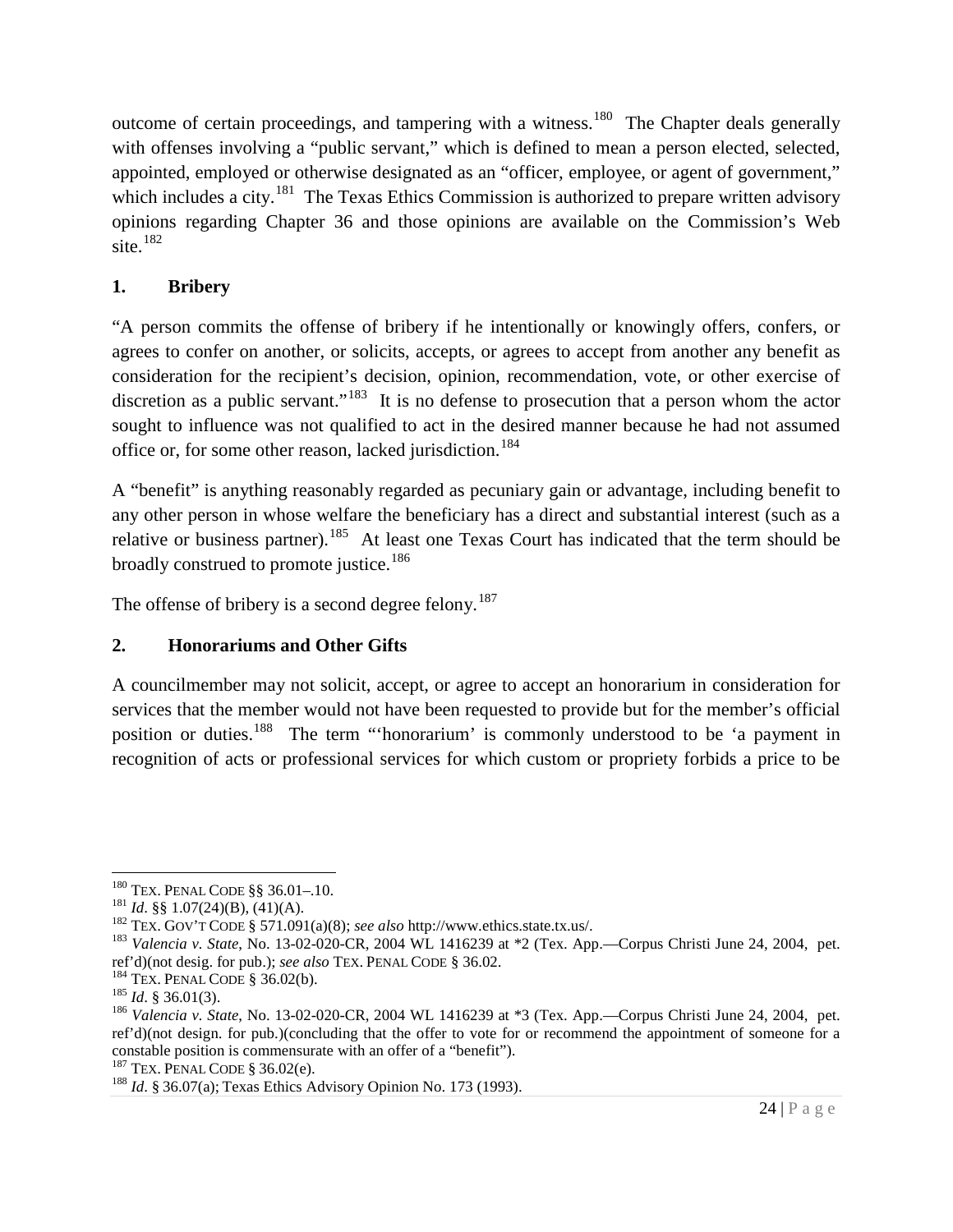set."<sup>[189](#page-24-0)</sup> An honorarium may include such things as fees for speaking, fees for teaching, severance pay, and moving expenses.<sup>[190](#page-24-1)</sup>

Not included in the honorarium prohibition are: (1) transportation and lodging expenses in connection with conferences or similar events where the councilmember provides services (e.g., addressing the audience) so long as the service is more than merely perfunctory (i.e., superficial); and (2) meals provided in connection with an event described in (1) above.<sup>[191](#page-24-2)</sup>

A councilmember may not solicit, accept, or agree to accept *any* benefit from a person the councilmember knows is interested in or likely to become interested in any contract, purchase, payment, claims, or transaction involving the exercise of the member's discretion.<sup>[192](#page-24-3)</sup> Texas Penal Code Section 36.10 carves out exceptions under which a city official may accept certain gifts or benefits, including:

(1) fees prescribed by law to be received by a councilmember or any other benefit to which the member is lawfully entitled or for which he gives legitimate consideration in a capacity other than as a councilmember (e.g., a jury duty fee);

(2) gifts given by a person with whom the councilmember has a familial, personal, business or professional relationship, independent of the member's official status (e.g., birthday gift from a family member);

(3) certain benefits for which the councilmember files a statement under Chapter 572, Government Code, or a report under Title 15 of the Texas Election Code (TEX. ELEC. CODE § 251.001 *et seq*.);

(4) political contributions as defined by Title 15 of the Texas Election Code (TEX. ELEC. CODE § 251.001 *et seq*.);

(5) items with a value of less than \$50, excluding cash or a negotiable instrument (e.g., a check);

(6) items issued by a governmental entity that allows the use of property or facilities owned, leased, or operated by the governmental entity;

(7) transportation, lodging, and meals that are allowed under the honorarium prohibition (Penal Code § 36.07(b));

<span id="page-24-0"></span><sup>&</sup>lt;sup>189</sup> Tex. Att'y Gen. Op. No. GA-0354 (2005).<br><sup>190</sup> Id

<span id="page-24-3"></span><span id="page-24-2"></span><span id="page-24-1"></span><sup>&</sup>lt;sup>191</sup> TEX. PENAL CODE § 36.07(b).<br><sup>192</sup> *Id*. § 36.08(d); *see also* Tex. Att'y Gen. Op. No. KP-0003 (2015) (concluding it is a fact question as to whether a sheriff, who has no authority to accept donations from the public to the county, engaged in illegal solicitation by attempting to raise funds to purchase scanning sonar for use in a lake patrol program).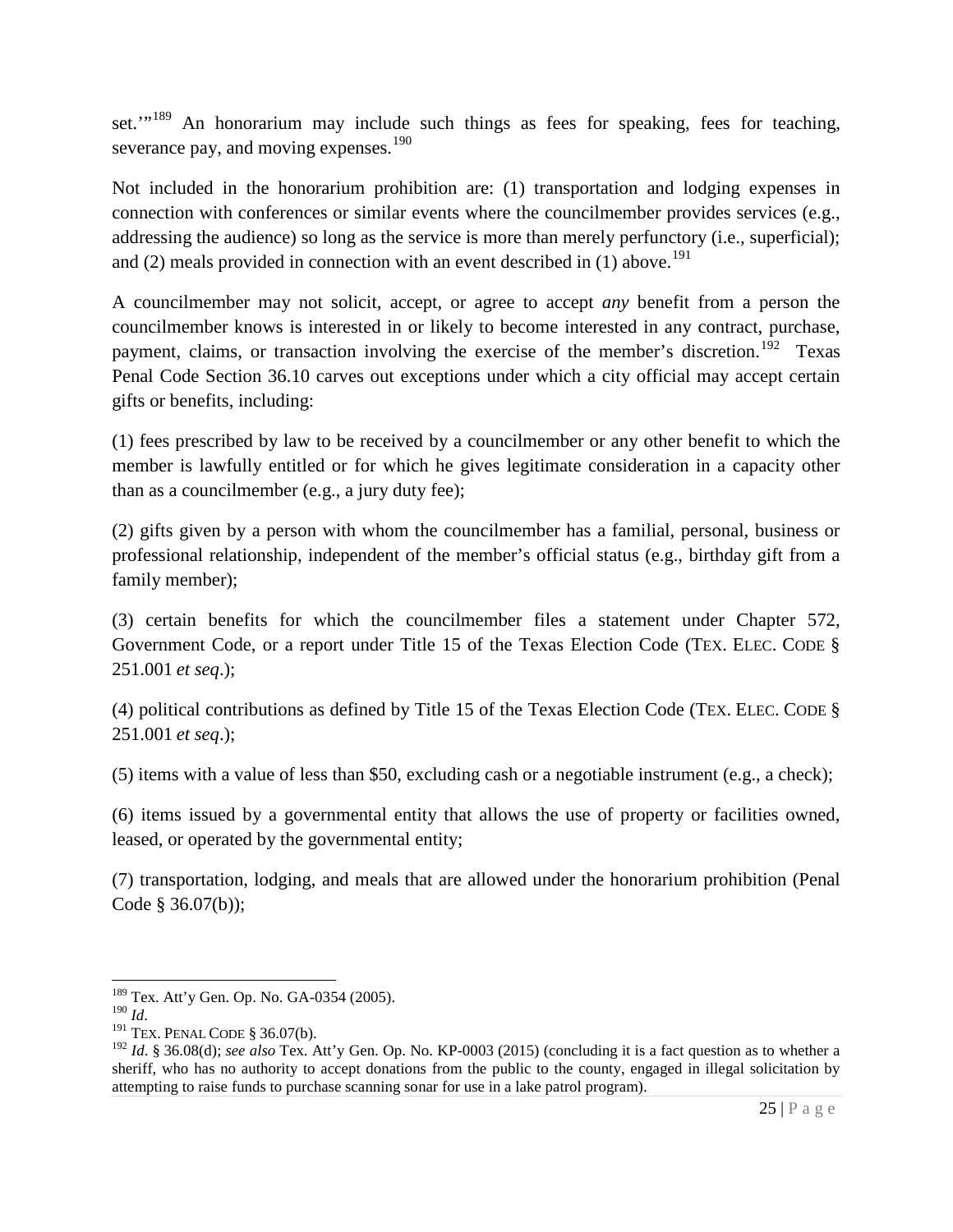(8) certain complimentary legal advice or legal services rendered to a public servant who is a first responder; and

(9) food, lodging, transportation, or entertainment accepted as a guest, if the donee is required by law to report those items.<sup>[193](#page-25-0)</sup>

If a city official receives an unsolicited benefit from someone under the official's jurisdiction that he is prohibited from accepting under Texas Penal Code Section 36.08, he may donate the benefit to a governmental entity that has the authority to accept the gift or may donate the benefit to a recognized tax-exempt charitable organization formed for educational, religious, or scientific purposes.<sup>[194](#page-25-1)</sup>

A violation of either of the bribery and gift laws described above is a Class A misdemeanor.<sup>[195](#page-25-2)</sup> There are no specific provisions in Chapter 36 of the Texas Penal Code providing for removal of a public official or employee due to a conviction under these laws. However, such a conviction may be grounds for removal under the "official misconduct" provisions of Texas Local Government Code Sections  $21.025(a)(2)$  and  $21.031(a)$  or through a recall or other removal action authorized by a city charter.

# **B. Falsification of Government Documents and the Misuse of Information**

City officials have access to and responsibility for documents and information. For instance, under the Public Information Act, a councilmember acting in his official capacity may review records of the city without implicating the PIA's prohibition against selective disclosure.<sup>[196](#page-25-3)</sup> And under the Open Meetings Act, a councilmember may participate in a closed session to discuss the purchase or lease of real property.<sup>[197](#page-25-4)</sup> Once privy to information or documents not available to the public, it is important for a councilmember to understand what liability he or she may have in regard to those documents and that information.

## **1. Falsification of Governmental Records**

Penal Code Section 37.10 works to prevent, among other things, the falsification of governmental records. A governmental record is broadly defined to include, among other things,

<sup>193</sup> TEX. PENAL CODE § 36.10.

<span id="page-25-1"></span><span id="page-25-0"></span><sup>&</sup>lt;sup>194</sup> *Id.* § 36.08(i).<br><sup>195</sup> *Id.* §§ 36.07(c), 36.08(h).

<span id="page-25-3"></span><span id="page-25-2"></span><sup>&</sup>lt;sup>196</sup> *See, e.g.*, Tex. Att'y Gen. Op. No. JM-119 (1983) at 2 ("[W]hen a trustee of a community college district, acting in his official capacity, requests information maintained by the district, he is not a member of the 'public' for purposes of the Open Records Act."); Open Records Decision No. 666 at 2 (2000) ("[A] member of a governmental body who is acting in his or her official capacity is not a member of the public for purposes of access to information in the governmental body's possession. Thus, an authorized official may review records of the governmental body without implicating the Act's prohibition against selective disclosure.").

<span id="page-25-4"></span><sup>197</sup> TEX. GOV'T CODE § 551.072.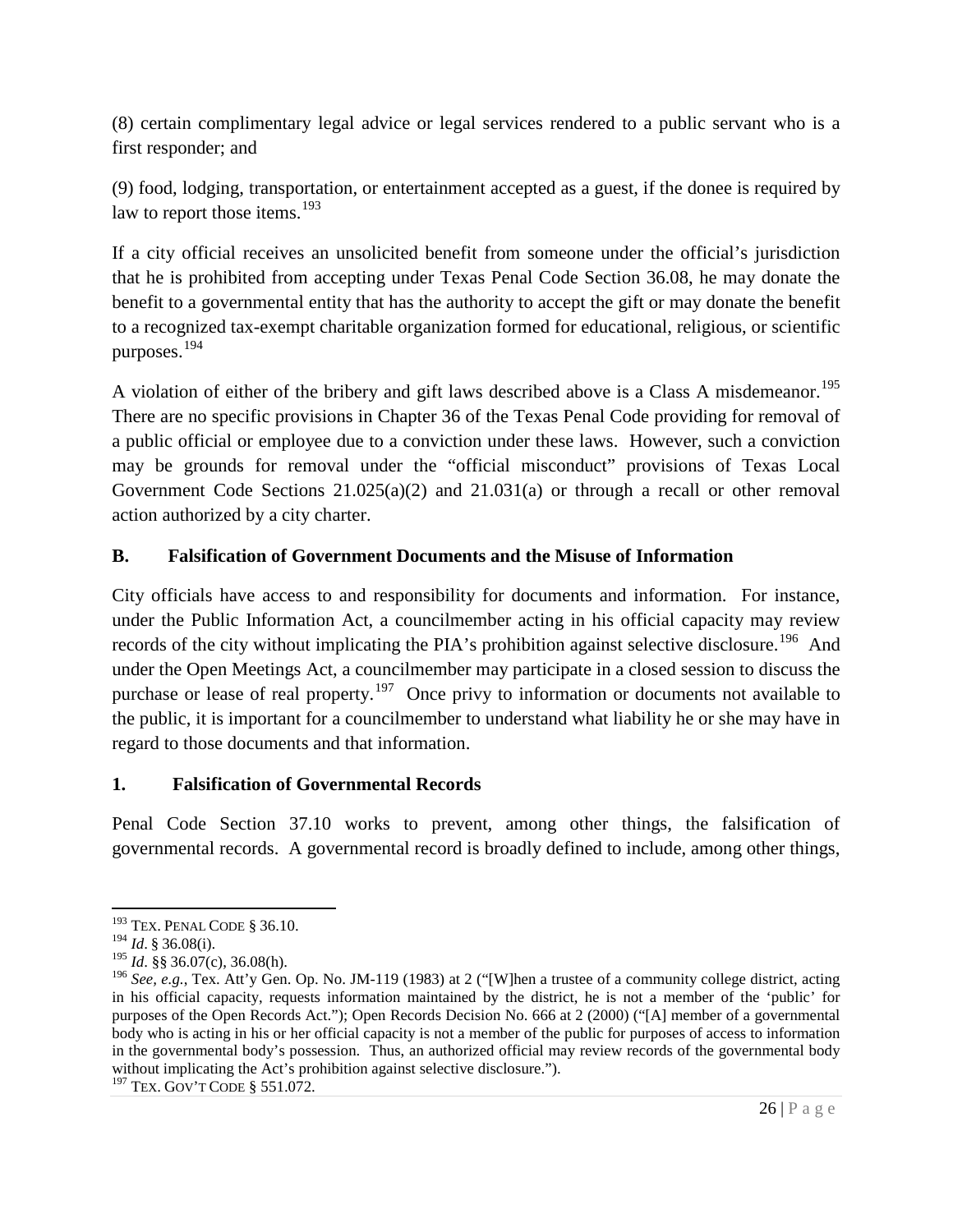anything belonging to, received by, or kept by government for information, including court and election records.[198](#page-26-0)

The following activities are prohibited: (1) knowingly making a false entry in or false alteration of a governmental record; (2) making, presenting, or using a record, document or thing with knowledge of its falsity and an intent that it be taken as a legitimate government record; (3) intentionally destroying, concealing, removing or impairing the truth, legibility, or availability of a governmental record; (4) possessing, selling, or offering to sell a governmental record or blank form with the intent that it be used unlawfully; (5) making, presenting, or using a governmental record with knowledge of its falsity; or (6) possessing, selling, or offering to sell a governmental record or blank form with knowledge that it was obtained unlawfully.<sup>[199](#page-26-1)</sup>

A violation of Section 37.10 can range from a misdemeanor to a third degree felony, depending upon the intent of the actor and type of record involved.

# **2. Misuse of Official Information**

Penal Code Section 39.06 proscribes the misuse of official information. A public servant commits an offense if, in reliance on information to which he has access by virtue of his office or employment and that has not been made public, he: (1) acquires or helps another acquire a pecuniary interest in any property, transaction, or enterprise that may be affected by the information; (2) speculates or helps another speculate on the basis of the information; or (3) coerces another into suppressing or failing to report that information to a law enforcement agency.[200](#page-26-2) 

A public servant commits an offense if, with intent to obtain a benefit or intent to harm or defraud another, he discloses or uses information for a nongovernmental purpose that: (1) he has access to by means of his office or employment; and (2) is not public.<sup>201</sup> Conversely, a person commits an offense if, with intent to obtain a benefit or intent to harm or defraud another, he solicits or receives from a public servant information that: (1) the public servant has access to by mean of his office or employment; and (2) is not public.<sup>[202](#page-26-4)</sup>

For purposes of this statute, "information that has not been made public" is information to which the public does not generally have access, and that is prohibited from disclosure under Chapter 552 of the Government Code (the Public Information Act),  $^{203}$  $^{203}$  $^{203}$  such as the social security number of a peace officer where the officer has chosen to restrict access to that information or the proprietary information received from a third party in response to a request for proposals.

<span id="page-26-0"></span><sup>&</sup>lt;sup>198</sup> TEX. PENAL CODE § 37.01(2).<br><sup>199</sup> Id. § 37.10(a).

<span id="page-26-2"></span><span id="page-26-1"></span><sup>199</sup> *Id*. § 37.10(a). <sup>200</sup> *Id*. § 39.06(a). <sup>201</sup> *Id*. § 39.06(b). <sup>202</sup> *Id*. § 39.06(c). <sup>203</sup> *Id*. § 39.06(d).

<span id="page-26-4"></span><span id="page-26-3"></span>

<span id="page-26-5"></span>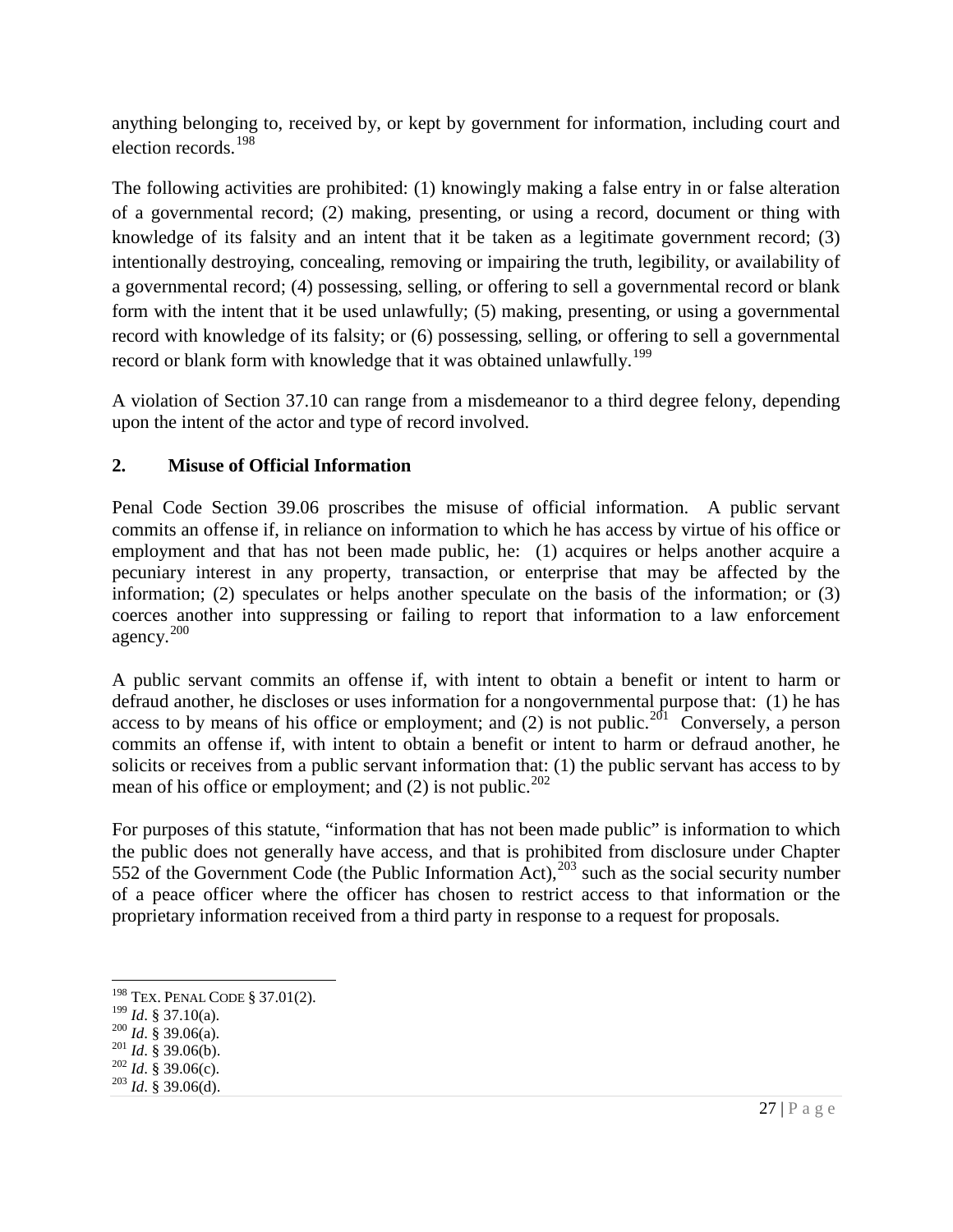Coercing an employee into suppressing or failing to report information is a Class C misdemeanor.<sup>[204](#page-27-0)</sup> Otherwise, the misuse of official information is a felony, the degree of which depends on the net pecuniary gain. [205](#page-27-1)

## **3. Fraudulent Use or Possession of Identifying Information**

Penal Code Section 32.51 prohibits the fraudulent use or possession of identifying information (e.g., social security number, date of birth, fingerprints, bank account number). It is an offense, with the intent to harm or defraud another, to obtain, possess, transfer or use an item of (1) identifying information of another person without that person's consent; (2) information concerning a deceased person if obtained, possessed, transferred or used without legal authorization; or (3) identifying information of a child younger than eighteen years.<sup>[206](#page-27-2)</sup> An offense is a felony. $207$ 

# **C. Abuse of Official Capacity**

A public servant may not intentionally or knowingly, with the intent to obtain a benefit or harm or defraud another, violate a law relating to the public servant's office or employment.<sup>[208](#page-27-4)</sup> This provision may be best described as a "catch all" for bad government officials and because of its broad language may be used to attach a criminal penalty to varied conduct that may not have another criminal statute tied to it. A violation of this prohibition is a Class A misdemeanor.

A public servant may not intentionally or knowingly, with the intent to obtain a benefit or harm or defraud another, misuse government property, services, personnel or other thing of value belonging to the government that has come into the public servant's custody or possession by virtue of his office or employment.<sup>209</sup> For instance, a city councilmember may not use city staff to gather information for use in a reelection campaign<sup>[210](#page-27-6)</sup> or use city funds to purchase paint for use on his house.<sup>[211](#page-27-7)</sup> Items such as frequent flyer miles, rental car or hotel discounts, or food coupons are *not* things of value belonging to the government for the purposes of Penal Code section 39.02.<sup>212</sup>

<span id="page-27-2"></span>

<span id="page-27-4"></span>

<span id="page-27-3"></span>

<span id="page-27-6"></span><span id="page-27-5"></span>

<span id="page-27-1"></span><span id="page-27-0"></span><sup>&</sup>lt;sup>204</sup> *Id.* § 39.06(f).<br>
<sup>205</sup> *Id.* § 39.06(e).<br>
<sup>206</sup> *Id.* § 32.51(b).<br>
<sup>207</sup> *Id.* § 32.51(c).<br>
<sup>208</sup> *Id.* § 39.02(a).<br>
<sup>208</sup> *Id.* § 39.02(a).<br>
<sup>208</sup> *Id.* § 39.02(a).<br>
<sup>209</sup> *Id.*<br>
<sup>209</sup> *Id.*<br>
<sup>209</sup> *Id.*<br>
<sup>209</sup> value belonging to the state and may not be misused by state employees or members of the legislature; and the use of a legislative employee's work time for purely personal activities would not further a state purpose and would constitute a misuse), 431 (2000) (concluding that it is a misuse of state resources for a legislator to use legislative

<span id="page-27-7"></span><sup>&</sup>lt;sup>211</sup> See State v. Trevino, 930 S.W.2d 713, 714 (Tex. App.—Corpus Christi 1996, pet. ref'd) (describing the indictment of a city maintenance director who instructed employees to purchase paint for use to paint the city manager's home).<br><sup>212</sup> TEX. PENAL CODE § 39.02(d).

<span id="page-27-8"></span>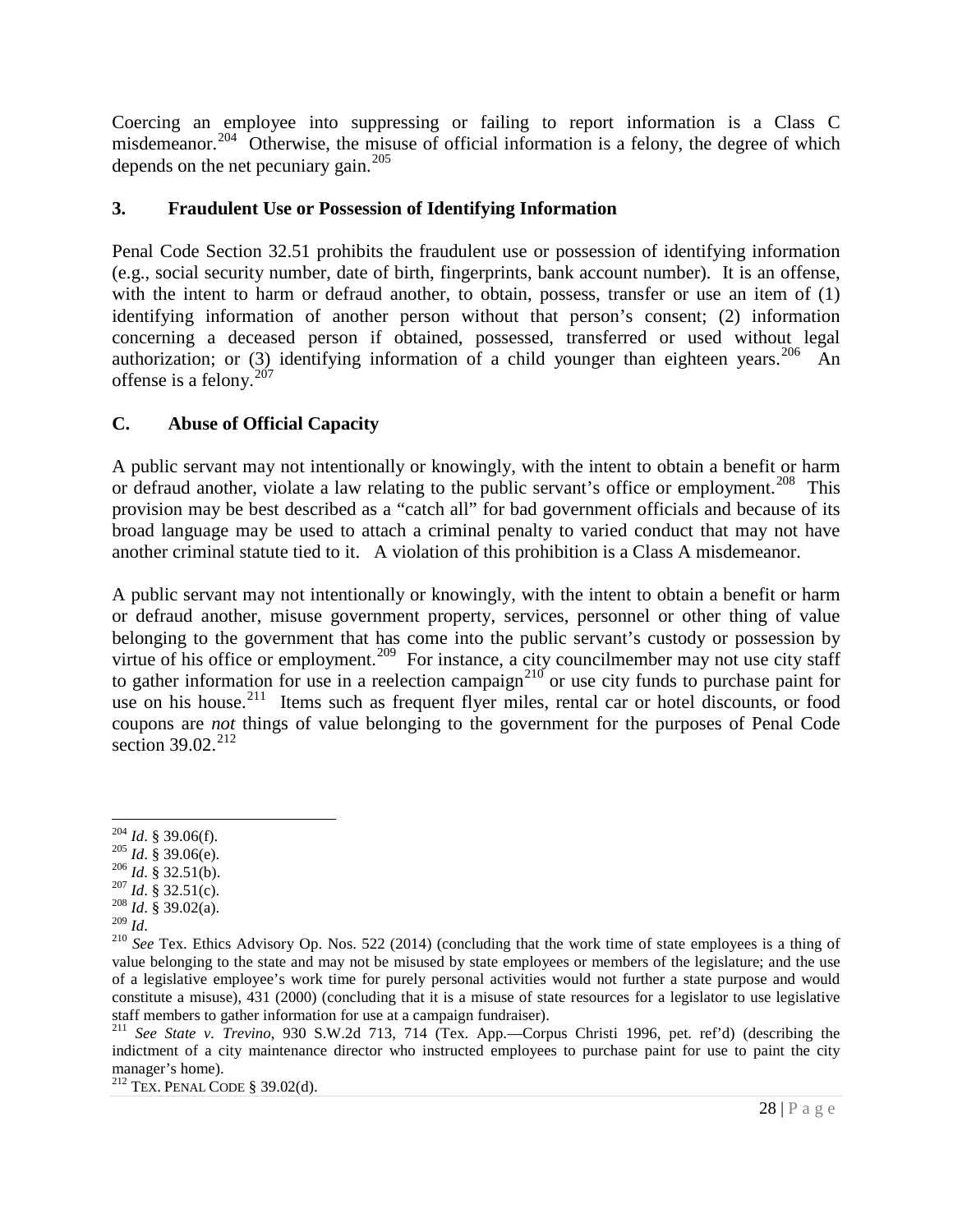The penalty for misusing government property, services, or personnel varies, depending upon the value of the thing misused:

- Class C misdemeanor if the value is less than \$100;
- Class B misdemeanor if the value is \$100 or more but less than \$750;
- Class A misdemeanor if the value is \$750 or more but less than \$2,500;
- State jail felony if the value is \$2,500 or more but less than \$30,000;
- Third degree felony if the value is \$30,000 or more but less than \$150,000;
- Second degree felony if the value is \$150,000 or more but less than \$300,000; and
- First degree felony if the value is  $$300,000$  or more.<sup>[213](#page-28-0)</sup>

#### **D. Official Oppression**

A public servant commits an offense by acting under color of his office or employment to intentionally: (1) subject another person to mistreatment, arrest, detention, search, seizure, dispossession, assessment, or lien that the public servant knows is unlawful; (2) deny or impede another person in the exercise or enjoyment of a right, privilege, power, or immunity, knowing his conduct is unlawful; or (3) subject another to sexual harassment.<sup>214</sup> These offenses constitute a Class A misdemeanor, except that it's a third degree felony if the public servant tries to impair the accuracy of data reported to the Texas Education Agency through the Public Education Information Management System. [215](#page-28-2)

#### **E. Forgery**

To "forge" something means to alter, make complete, execute, or authenticate any writing so that it purports: (1) to be the act of a person who did not authorize that act; (2) to have been executed at a time, place, or in a sequence other than was in fact the case; or (3) to be a copy of an original when no such original exists.<sup>216</sup> The term also means to issue, transfer, register the transfer of, pass, publish, or otherwise utter a writing that is forged or to possess the same.<sup>[217](#page-28-4)</sup>

It is an offense to forge a writing with the intent to defraud or harm another.<sup>218</sup> An offense ranges from a misdemeanor to a felony. It is a third degree felony to forge a writing that is or purports to be a license, certificate, permit, seal, title, letter of patent, or similar document issued by government, by another state, or by the United States.<sup>[219](#page-28-6)</sup> And a person is presumed to intend to defraud or harm another if the person acts with respect to two or more writings of the same type and if each writing is one of the government writings listed above.<sup>[220](#page-28-7)</sup>

- <span id="page-28-2"></span>
- <span id="page-28-3"></span>
- <span id="page-28-4"></span>
- 
- <span id="page-28-7"></span><span id="page-28-6"></span><span id="page-28-5"></span><sup>219</sup> *Id*. § 32.21(e). <sup>220</sup> *Id*. § 32.21(f).

<span id="page-28-1"></span><span id="page-28-0"></span>213 *Id*. § 39.02(c). 214 *Id*. § 39.03(a). 215 *Id*. § 39.03(d). 216 *Id*. § 32.21(a). 217 *Id*. 218 *Id*. § 32.21(b).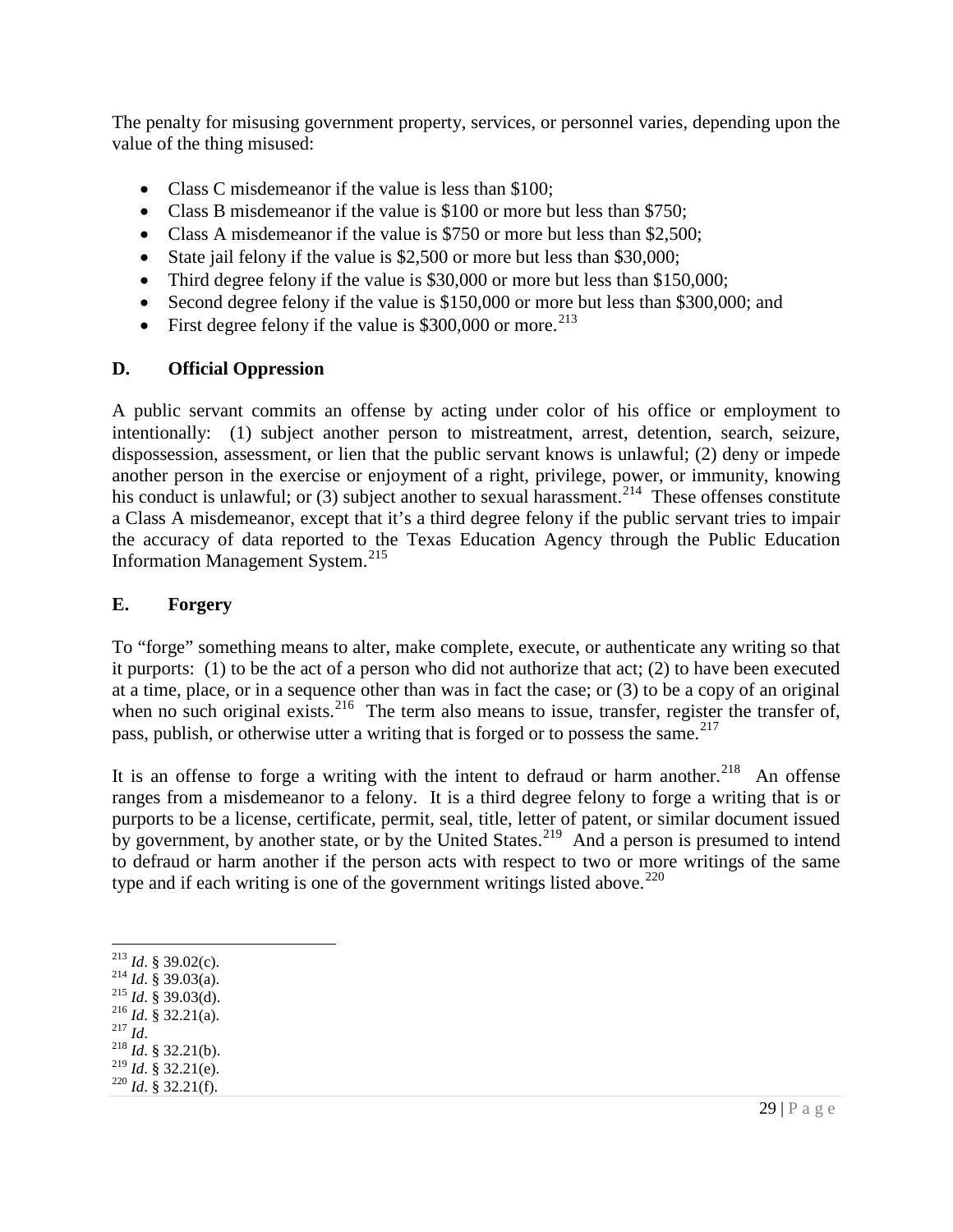## **F. Theft**

It is unlawful to appropriate property with the intent to deprive the owner of the property. $^{221}$  $^{221}$  $^{221}$ There is a value ladder to determine the punishment range such that the higher the value of the property stolen, the more severe the punishment. An offense is increased to the next higher category of offense if: (1) the actor was a public servant at the time of the offense and the property appropriated came into the actor's custody, possession, or control by virtue of his status as a public servant; or (2) the actor was in a contractual relationship with government at the time of the offense and the property appropriated came into the actor's custody, possession, or control by virtue of that contractual relationship. $^{222}$  $^{222}$  $^{222}$ 

## **VII. POLITICAL CONTRIBUTIONS, POLITICAL ADVERTISING, AND CAMPAIGN COMMUNICATIONS**

The Texas Ethics Commission (TEC) is the best source of information for a candidate or an official regarding unlawful political contributions, political advertising, and campaign communications because TEC is charged by state law with administering and enforcing Title 15 of the Election Code (TEX. ELEC. CODE § 251 *et seq*.) which governs these matters.[223](#page-29-2) Following are a few key provisions of which candidates and officials should be aware.

## **A. Political Contributions**

There are various prohibitions related to making and accepting political contributions, including prohibitions against accepting contributions without a campaign treasurer appointment in effect<sup>[224](#page-29-3)</sup> and accepting cash contributions that exceed \$100.<sup>225</sup> Violations of these two prohibitions are Class A misdemeanors. The Election Code also prohibits the conversion of political contributions for personal use.<sup>[226](#page-29-5)</sup>

Chapter 253 of the Election Code provides not only criminal, but also civil liability for violations of its provisions. For instance, a person who knowingly makes or accepts a campaign contribution in violation of Chapter 253 may have to pay an opposing candidate damages amounting to twice the value of the unlawful contribution or expenditure and attorney's fees.<sup>[227](#page-29-6)</sup>

## **B. Political Advertising and Campaign Communications**

Certain disclosures must be made in relation to political advertising. "[P]olitical advertising that contains express advocacy is required to include a disclosure statement. The person who causes the political advertising to be published, distributed, or broadcast is responsible for including the

<span id="page-29-1"></span><span id="page-29-0"></span><sup>221</sup> *Id.* § 31.03(a).<br>
<sup>222</sup> *Id.* § 31.03(f).<br>
<sup>223</sup> TEX. GOV'T CODE § 571.061(a)(3).<br>
<sup>224</sup> TEX. ELEC. CODE § 253.031.<br>
<sup>225</sup> *Id.* § 253.035.<br>
<sup>226</sup> *Id.* § 253.035.<br>
<sup>227</sup> *Id.* § 253.131.

<span id="page-29-3"></span><span id="page-29-2"></span>

<span id="page-29-4"></span>

<span id="page-29-5"></span>

<span id="page-29-6"></span>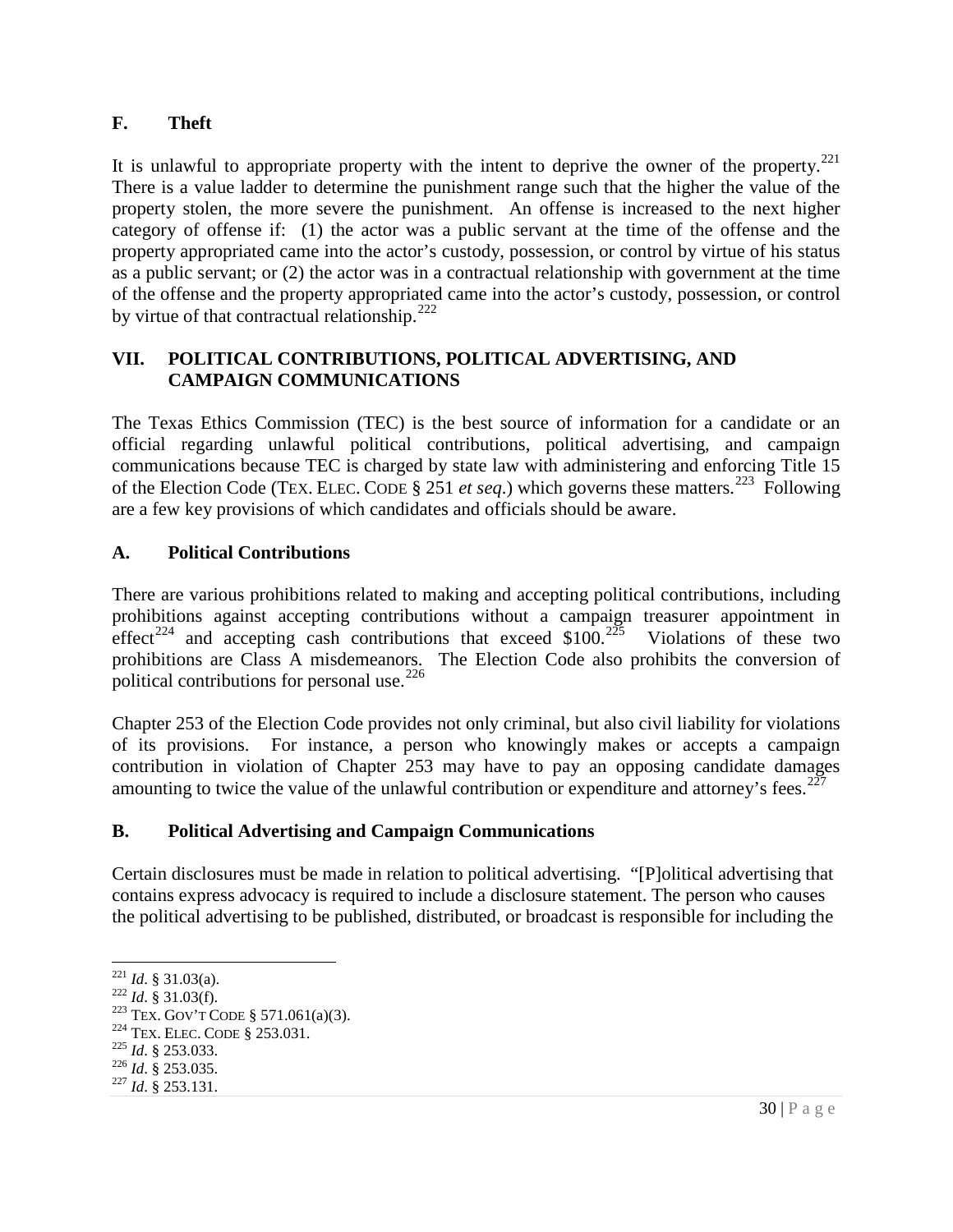disclosure statement."<sup>228</sup> A violation may result in a civil penalty in an amount determined by the TEC.

There are restrictions on the contents of political advertising and campaign communications. Political advertising and campaign communications must not misrepresent a person's identity or title or the source of the advertising or communication. [229](#page-30-1) A violation is a misdemeanor offense.<sup>[230](#page-30-2)</sup> A TEC publication entitled "Political Advertising: What You Need to Know" is available at https://www.ethics.state.tx.us/guides/Gpolad.pdf.

There are restrictions on the use of a city's internal mail system to distribute political advertising. Officers and employees of a city are prohibited from knowingly using or authorizing the use of an internal mail system for the distribution of political advertising.<sup>231</sup> The prohibition does not apply to use of the city's mail system to distribute political advertising that: (1) is delivered to the city's premises through the U.S. postal service; or (2) is the subject of or related to an investigation, hearing, or other official proceeding of the city.<sup>232</sup> A violation of the prohibition is a Class A misdemeanor. $^{233}$  $^{233}$  $^{233}$ 

Finally, it is important for a city official to understand the limitations on spending public funds (i.e., city funds) for political advertising. City officers and employees are prohibited from knowingly spending city funds for political advertising. The prohibition does not apply to a communication that factually describes the purpose of a measure so long as it does not advocate the passage or defeat of the measure.<sup>[234](#page-30-6)</sup> A permissible communication may not, however, contain false information that is likely to influence a voter to vote for or against the measure.<sup>[235](#page-30-7)</sup> [http://www.ethics.state.tx.us/pamphlet/B09pad\\_pol.pdf](http://www.ethics.state.tx.us/pamphlet/B09pad_pol.pdf) . A violation of these prohibitions is a Class A misdemeanor. Additionally, an officer or employee could be fined by the TEC. A city council that has ordered an election on a measure (e.g., a bond election), may request the TEC to issue a written advisory opinion as to whether a particular communication violates these prohibitions and the written opinion, among other things, serves as an affirmative defense to prosecution or imposition of a civil penalty. A TEC publication entitled "A Short Guide to the Prohibition Against Using Political Subdivision Resources for Political Advertising in Connection with an Election" is available at

## **VIII. RANGES OF PUNISHMENT**

Following is a list of the various levels of punishment prescribed by the Texas Penal Code and referenced throughout this Primer:

<span id="page-30-0"></span><sup>228</sup> TEX. ETHICS COMM'N, POLITICAL ADVERTISING: WHAT YOU NEED TO KNOW (July 19, 2011), *available at https://www.ethics.state.tx.us/guides/Gpolad.pdf*; *see also* TEX. ELEC. CODE § 255.001. There are certain exceptions to these rules.

<span id="page-30-2"></span><span id="page-30-1"></span><sup>229</sup> *Id.* §§ 255.004–.006.<br>
<sup>230</sup> *Id.* § 255.0031.<br>
<sup>231</sup> *Id.* § 255.0031.<br>
<sup>233</sup> *Id.* <sup>234</sup> *Id.* § 255.003.<br>
<sup>235</sup> *Id*.

<span id="page-30-3"></span>

<span id="page-30-4"></span>

<span id="page-30-5"></span>

<span id="page-30-7"></span><span id="page-30-6"></span>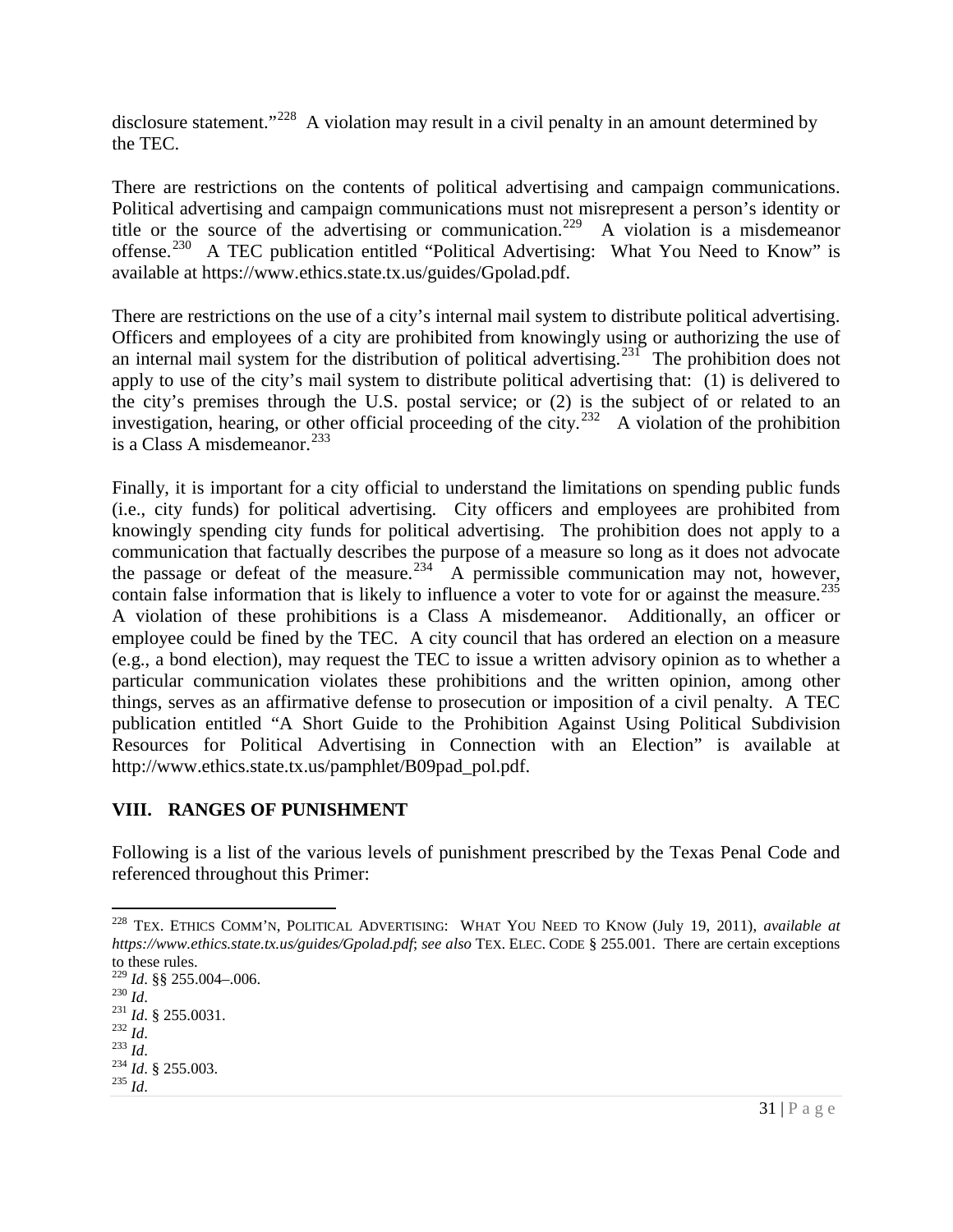- Class C Misdemeanor punishable by a fine not to exceed \$500.<sup>[236](#page-31-0)</sup>
- Class B Misdemeanor– punishable by a fine not to exceed \$2,000, confinement in jail for a term not to exceed 180 days, or both. $^{237}$  $^{237}$  $^{237}$
- Class A Misdemeanor– punishable by a fine not to exceed \$4,000, confinement in jail for a term not to exceed one year, or both.<sup>[238](#page-31-2)</sup>
- State Jail Felony−generally punishable by confinement in jail for a term of not more than two years or less than 180 days, a fine not to exceed \$10,000, or both.<sup>[239](#page-31-3)</sup>
- Third Degree Felony−punishable by imprisonment for a term of not more than ten years or less than two years, a fine not to exceed \$10,000, or both.<sup>[240](#page-31-4)</sup>
- Second Degree Felony−punishable by imprisonment for a term of not more than twenty years or less than two years, a fine not to exceed \$10,000, or both. $^{241}$  $^{241}$  $^{241}$
- First Degree Felony−punishable by imprisonment for life or for any term of not more than 99 years or less than 5 years, a fine not to exceed \$10,000, or both.<sup>[242](#page-31-6)</sup>

# **IX. LEGAL EXPENSES**

Service as a city official brings with it duties and responsibilities that are unique to public servants. Public officials often enjoy immunity from suits arising from their actions as a public official. And, to the extent that the Legislature has waived that immunity, the Legislature may have limited an official's liability and/or provided that officials may be indemnified.<sup>243</sup>

In the absence of a governing statute, the attorney general has opined that city officials may have their legal expenses paid for in *civil* suits brought against them personally if a majority of the city council determines: (1) payment of the legal fees serve a public interest and not merely the defendant's private interest; and (2) the officer committed the alleged action or omission forming the basis of the suit while acting in good faith within the scope of his or her official duties.<sup>[244](#page-31-8)</sup> It is common for a city to purchase insurance (sometimes referred to as "errors and omissions insurance") that may provide coverage for officials in this regard.

The payment of legal expenses in relation to a *criminal* prosecution is analyzed differently. An official must pay criminal defense costs up-front because a city may not pay the expenses of an official who is found guilty of criminal charges. In other words, a city must defer payment of

<span id="page-31-8"></span>

<span id="page-31-1"></span><span id="page-31-0"></span><sup>236</sup> TEX. PENAL CODE § 12.23. <sup>237</sup> *Id*. § 12.22. <sup>238</sup> *Id*. § 12.21.

<span id="page-31-2"></span>

<span id="page-31-5"></span>

<span id="page-31-7"></span><span id="page-31-6"></span>

<span id="page-31-4"></span><span id="page-31-3"></span><sup>240</sup> *Id.* § 12.35.<br>
241 *Id.* § 12.34.<br>
<sup>241</sup> *Id.* § 12.33.<br>
<sup>242</sup> *Id.* § 12.32.<br>
<sup>243</sup> *See, e.g.*, TEX. CIV. PRAC. & REM. CODE §§ 102.004 ("A local government may provide legal counsel to represent a defendant for whom the local government may pay damages under this chapter."), 108.002 (discussing a public servant's liability limitation and referencing a city's authority to indemnify the public servant). <sup>244</sup> *See, e.g.*, Tex. Att'y Gen. Op. Nos. JC-0294 (2000), H-887 (1976).